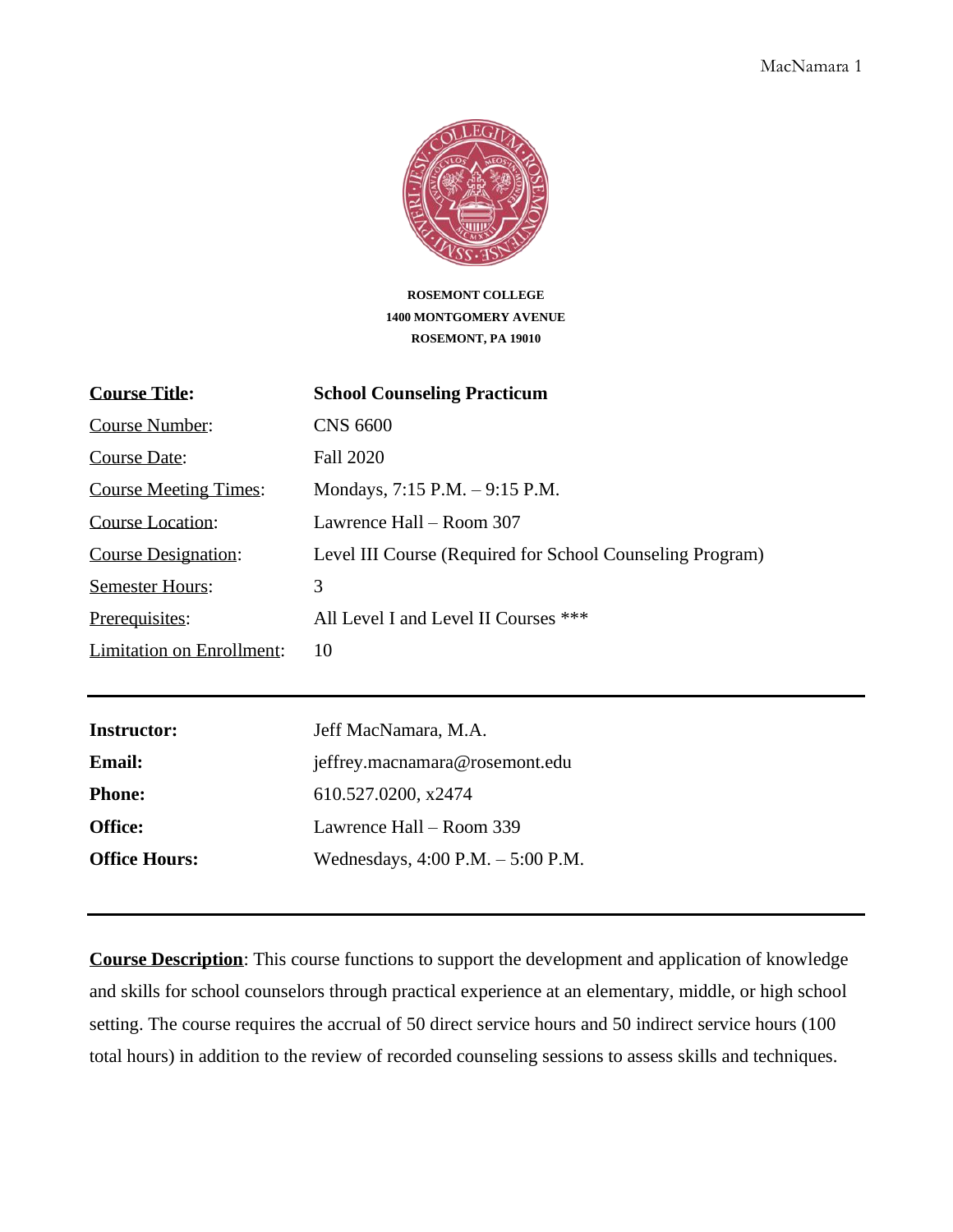**Rosemont Mission Statement**: Rosemont College is a community of lifelong learners dedicated to academic excellence and fostering joy in the pursuit of knowledge. Rosemont College seeks to develop in all members of the community open and critical minds, the ability to make reasoned moral decisions, and a sense of responsibility to serve others in our global society. Rooted in Catholicism, Rosemont welcomes all faiths and is guided by the educational principles of Cornelia Connelly and the Society of the Holy Child Jesus to meet the needs of the time. Rosemont College values trust in and reverence for the dignity of each person, diversity with a commitment to building an intercultural community, persistence and courage in promoting justice with compassion, and care for the Earth as our common home.

This syllabus is provided to you as a means of conveying what you should expect from this course. It outlines the responsibilities of the instructor in conducting the class – the course content, planned scheduled of classes and assignments, grade components, and method(s) of grading. It also outlines your responsibilities as a part of this class. By remaining in this class, you indicate your acceptance of your responsibilities as a student and agree to the terms specified in the syllabus.

**Professional Performance Evaluation:** Rosemont College has identified five professional dispositions that relate to the goals of the Graduate Counseling program. Faculty members will evaluate each student on their professional dispositions during each course at the conclusion of the semester using the Professional Performance Evaluation Form.

1. **Flexibility/Openness:** Open willingness to different perspectives; Flexible to new demands, the environment, and accept necessary changes; Search for peer opinions, accept constructive feedback, and incorporate feedback from peers

2. **Collaboration:** Accept mistakes, avoid blame, apply feedback toward growth, and monitor self for professionalism; Reach consensus, initiate compromise, and show concern for group goals; Invite feedback, incorporate supervisory feedback, and give feedback

3. **Awareness:** Awareness of own impact on others; Ability to deal with conflict; ability to express feelings effectively and appropriately; Understand and demonstrate multicultural concerns and social justice. Identification of biases and prejudices of self and society.

4. **Initiative and Motivation:** Met or exceed all of the class requirements, showed creativity; Adhere to school and SPGS policies; Proficient graduate level oral and written skills

5. **Responsibility:** Maintain professional boundaries, sensitive to diversity, safeguard confidentiality, Dedication to Counseling Profession; Attend and adhere to Ethical Standards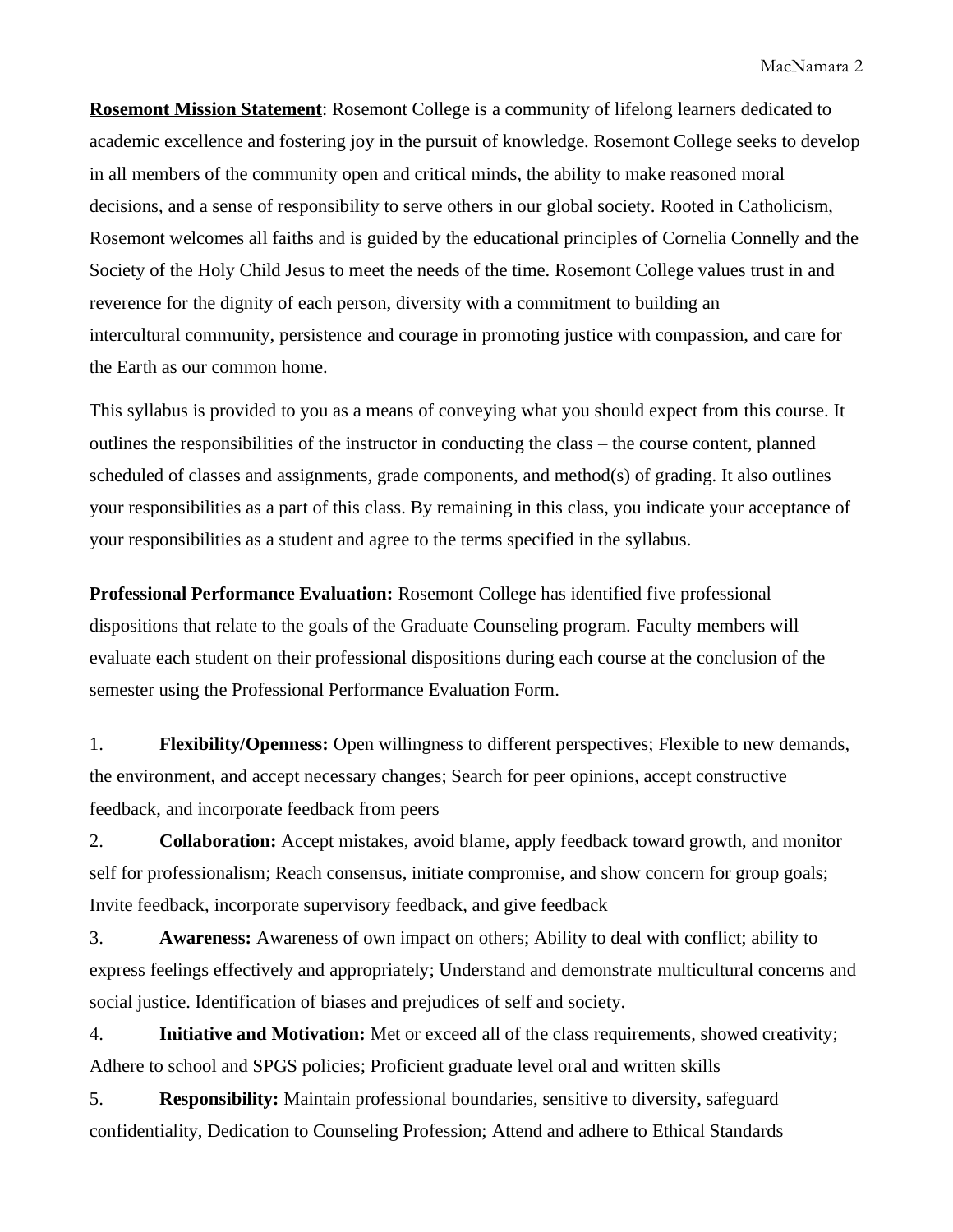This syllabus is provided to you as a means of conveying what you should expect from this course. It outlines the responsibilities of the instructor in conducting the class – the course content, planned scheduled of classes and assignments, grade components, and method(s) of grading. It also outlines your responsibilities as a part of this class. By remaining in this class, you indicate your acceptance of your responsibilities as a student and agree to the terms specified in the syllabus.

**Note 1**: The instructor reserves the right to adjust the course schedule and content during the semester in order to accurately reflect the progress being made by the class. This may result in modifications to assignment and exam due dates and/or course content.

**Note 2:** Recorded counseling sessions must be deleted from personal recording devices once counseling sessions have been reviewed and feedback has been provided to the student.

#### **I. Student Learning Outcomes**

Upon completion of this course, students will be able to:

- A. Integrate and apply counseling skills, theories, and knowledge within a school setting to assist students with their social, emotional, career, and academic needs and development a professional identity.
- B. Establish and maintain counseling relationships consistent with legal and ethical standards (e.g., ACA and ASCA) in order to effectively provide counseling services to students while considering student mental health needs from a developmental and multicultural perspective.
- C. Comprehend individualized student needs (i.e., 504 Plans, Individualized Education Plans) and collaborate with multi-disciplinary teams to continually assess student progress.
- D. Demonstrate a comprehension of factors affecting the therapeutic relationship with students, including theoretical orientation, counselor characteristics, student characteristics and academic, career, and personal goal setting.
- E. Exhibit a quality awareness of the need for ethically responsible intervention techniques such as individual, group, and career counseling and which of these potential intervention(s) may best serve student needs.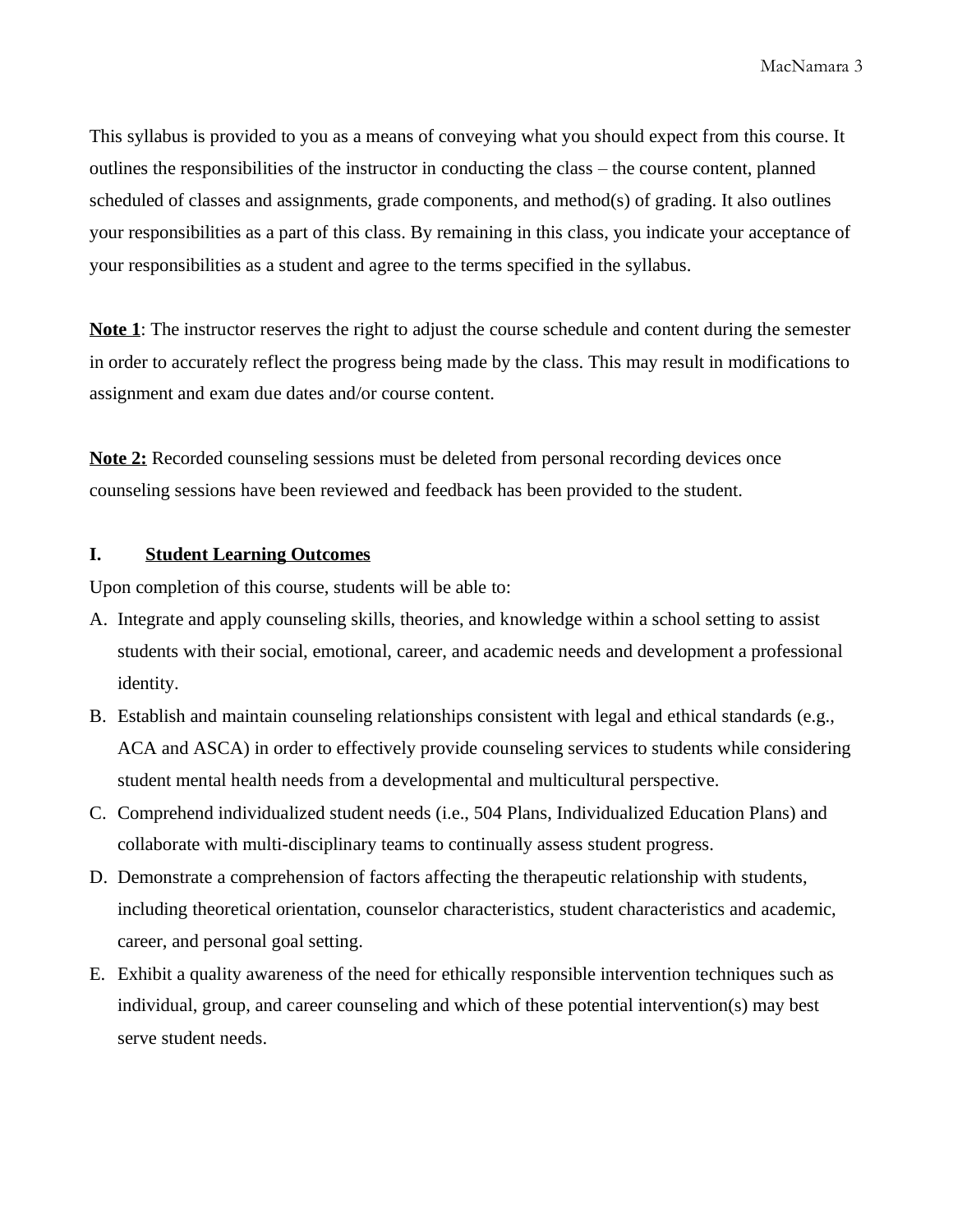- F. Conduct, interpret, and communicate assessment information to students and family members in crisis and non-crisis situations to create a comprehensive treatment plan with appropriate goals and objectives.
- G. Evaluate potential areas for improvement within the school setting through research techniques to identify underserved populations of students and/or strengthen practices to advocate for student needs.
- H. Engage in effective consultation with colleagues to support student needs as well as supervision with supervisors to assess counseling skills, techniques, and approach with students.

# **II. Course Content**

- A. Professional Experiences in School Counseling
	- 1. Direct services
		- a. Individual counseling
		- b. Group counseling
		- c. Career counseling
		- d. Crisis counseling
		- e. Counseling stages
			- i. Therapeutic alliance
			- ii. Goal setting
			- iii. Termination
	- 2. Indirect services
		- a. Supervision (Site and College)
		- b. Consultation
		- c. Collaboration
		- d. Advocacy
		- e. Research
		- f. Professional development / training
		- g. Record keeping
- B. Professional Identity, Ethical Practices, and Policy in Education
	- 1. Roles of a school counselor
	- 2. Professional organizations
		- a. ASCA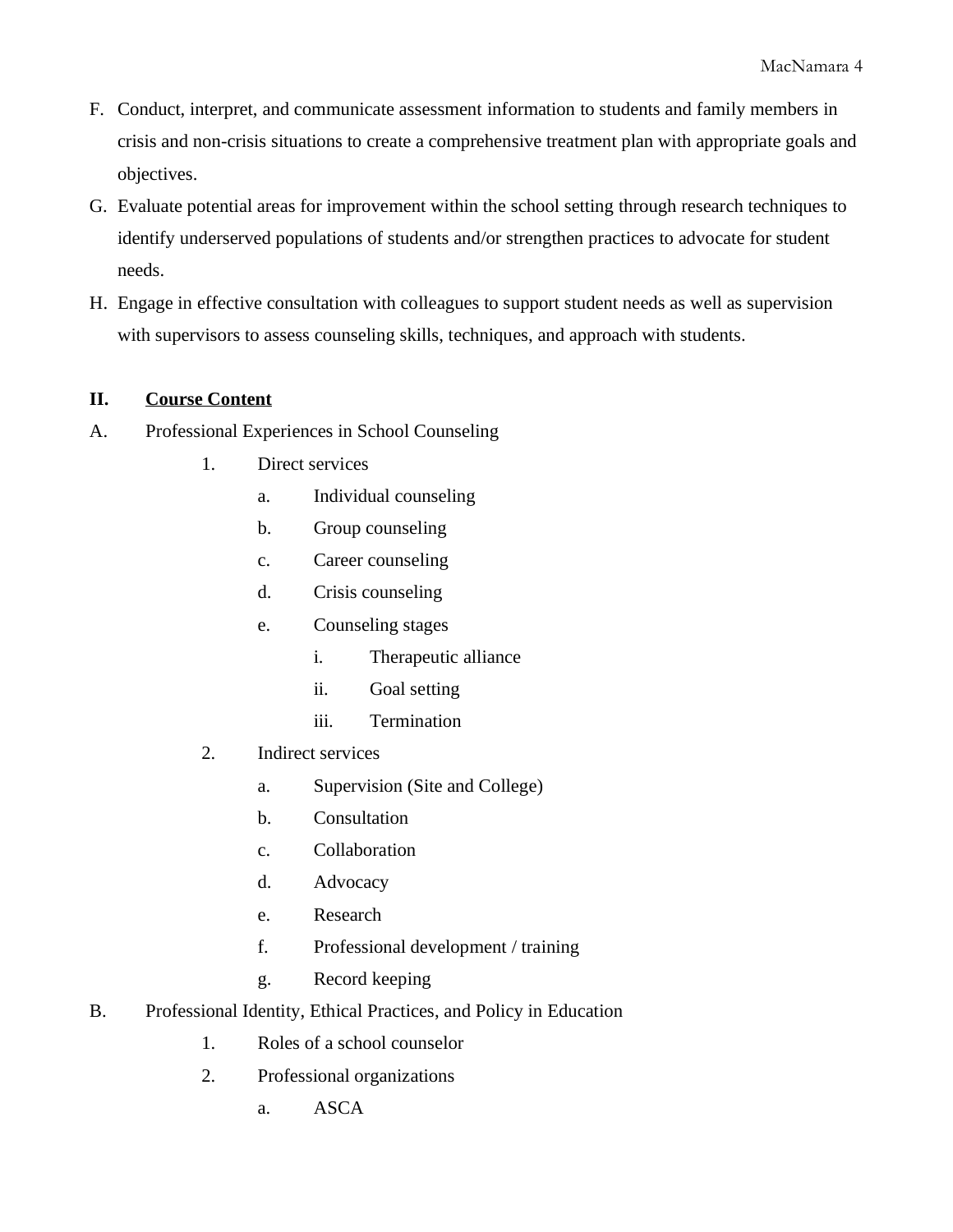- b. Local branches of ASCA
- c. ACA
- d. Divisions of the ACA
- 3. Licensure and certification
	- a. LPC (Licensed Professional Counselor)
	- b. NCSC (The National Certified School Counselor)
	- c. LMHC (Licensed Mental Health Counselor)
- 4. Ethical Practices
	- a. Code of Ethics (e.g., ACA, ASCA)
	- b. Scope and limitations of practice
	- c. Confidentiality
	- d. Duty to warn
	- e. Informed consent
- 5. Policy in Education
	- a. Every Student Succeeds Act (ESSA)
	- b. Individuals with Disabilities Education Act (IDEA)
	- c. Individualized Education Plan (IEP)
- C. Multicultural Awareness for Best Practices
	- 1. Multicultural and Social Justice Counseling Competencies
		- a. Attitudes and Beliefs
		- b. Knowledge
		- c. Skills
		- d. Action
- D. Developmental Levels across the Lifespan
	- 1. Age
	- 2. Level of functioning
		- a. Disability identification
- E. Importance of the Therapeutic Relationship
	- 1. Common factors in counseling
	- 2. Theoretical framework
	- 3. Characteristics of effective counselors
	- 4. Measurable client outcomes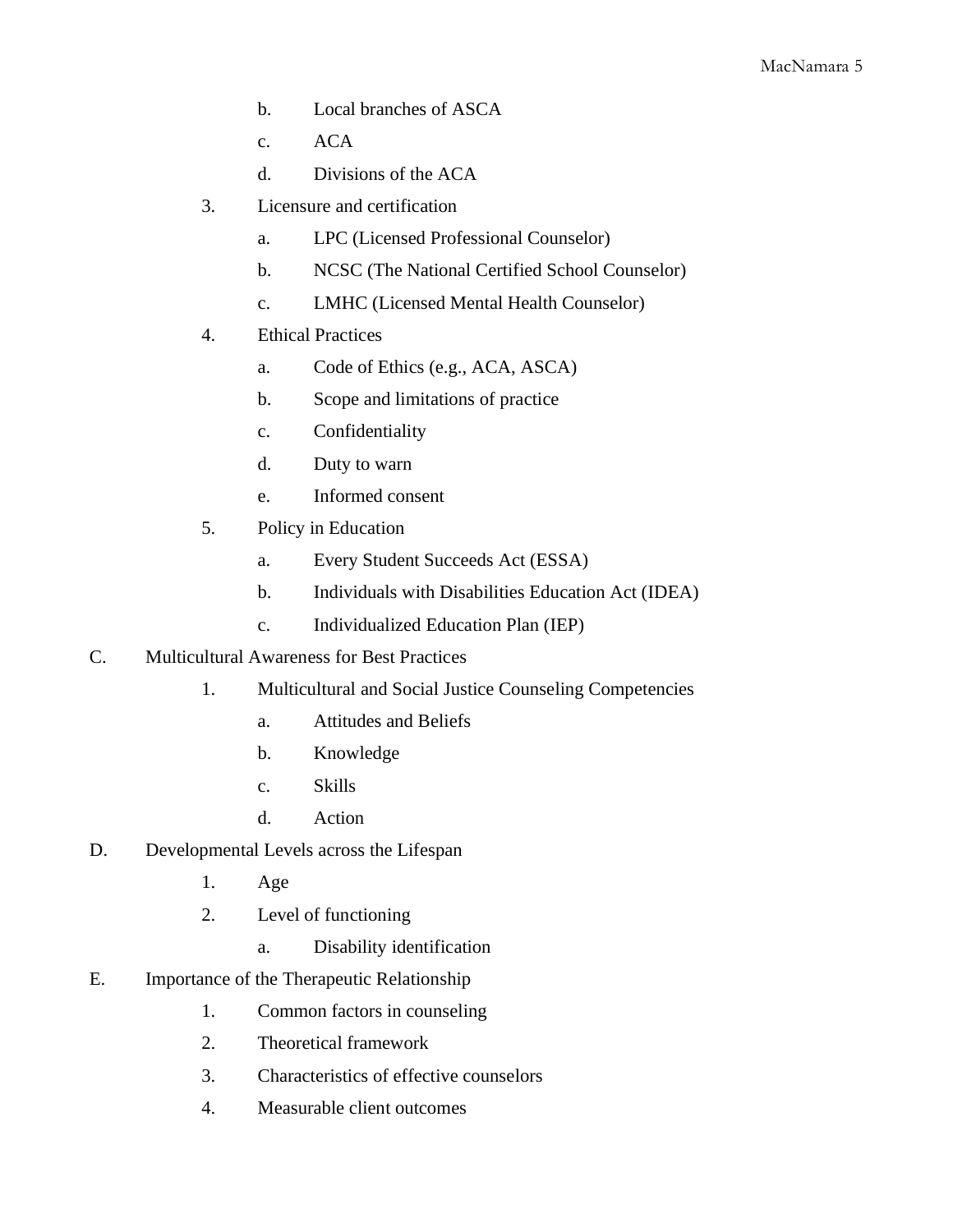- a. Short-term
- b. Long-term
- F. Complexities of Group Counseling
	- 1. Dynamics in-group processing
		- a. Tuckman's Stages of Group Development
	- 2. Facilitating groups
		- a. Structured activities
		- b. Unstructured activities
- G. Utilization for Assessment in Counseling
	- 1. Diagnostic
		- a. DSM-5
		- b. ICD-10
	- 2. Suicidality
	- 3. Substance Abuse
	- 4. Risk Factors and Warning Signs
	- 5. Treatment Planning
	- 6. Research and Evaluation of School Counseling Programs
- H. Consultation and Collaboration
	- 1. Teachers, colleagues, and administration
	- 2. Parents and families
	- 3. Mental health personnel

# **III. Methods of Instruction**

- A. Group supervision and processing (college supervisor)
- B. Individual supervision (site supervisor)
- C. Demonstrations
- D. Role playing scenarios
- E. Audiotape or videotape recorded counseling sessions
- F. Metaphorical activities

# **IV. Methods of Assessment**

| Assessment                                  | <b>Points</b> |
|---------------------------------------------|---------------|
| .) Written Case Presentation (T<br>$\Delta$ | วเnts<br>ר -  |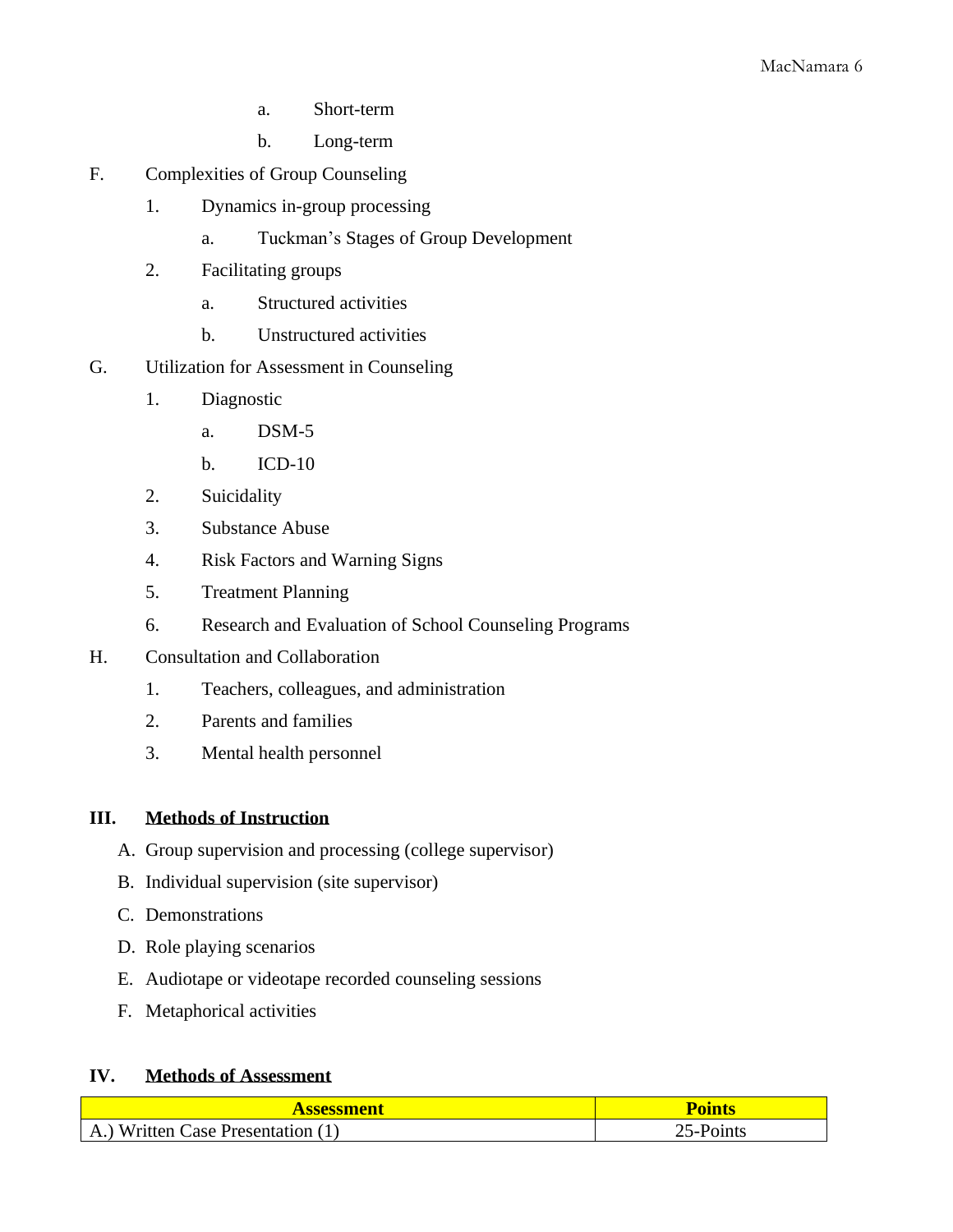| B.) Recorded Presentation Transcription (1)               | 25-Points  |
|-----------------------------------------------------------|------------|
| C.) Informal Recorded Presentation (1)                    | 25-Points  |
| D.) On-Site Supervisor Evaluation                         | 15-Points  |
| E.) Documentation and Participation                       | 10-Points  |
| • Participation                                           |            |
| • Clinical Hours                                          |            |
| • Journal Entries                                         |            |
| • Evaluation Forms (Formative and Summative)              |            |
| • Informed Consent Forms                                  |            |
| • Site Supervisor Fact Sheet                              |            |
| • Internship Contract                                     |            |
| • Clearance Forms $(3)$ / Disclosure Statement            |            |
| • Affiliation Agreement                                   |            |
| • Monthly Hours Logs                                      |            |
| • Liability Insurance                                     |            |
| • Self-Assessment (Integrated Developmental Model)        |            |
| • Site-Policy Identifications (Suicide & Substance Abuse) |            |
| - University Supervisor Site Visitation                   |            |
|                                                           |            |
| <b>Total</b>                                              | 100-Points |

- A. **Written Case Presentation (1):** Each student will make a presentation on one individual counseling session or one group counseling session. The presentation will consist of the following:
	- 1. Presenting Problem
	- 2. Developmental History
	- 3. Current Environment, consider systems perspective
	- 4. Career Implications of Mental Health Needs

5. Counseling Goals, including objectives for each (individual counseling, group counseling, referral), consider treatment prevention or intervention (developmentally appropriate)

6. Counseling Approaches, i.e. counseling theory and techniques

7. Clinical Impressions, including specific symptomatology within DSM and other forms of assessment

- 8. Multicultural considerations, i.e. gender, age, disability
- 9. Efforts to understand your client's presenting problem, i.e. research and consultation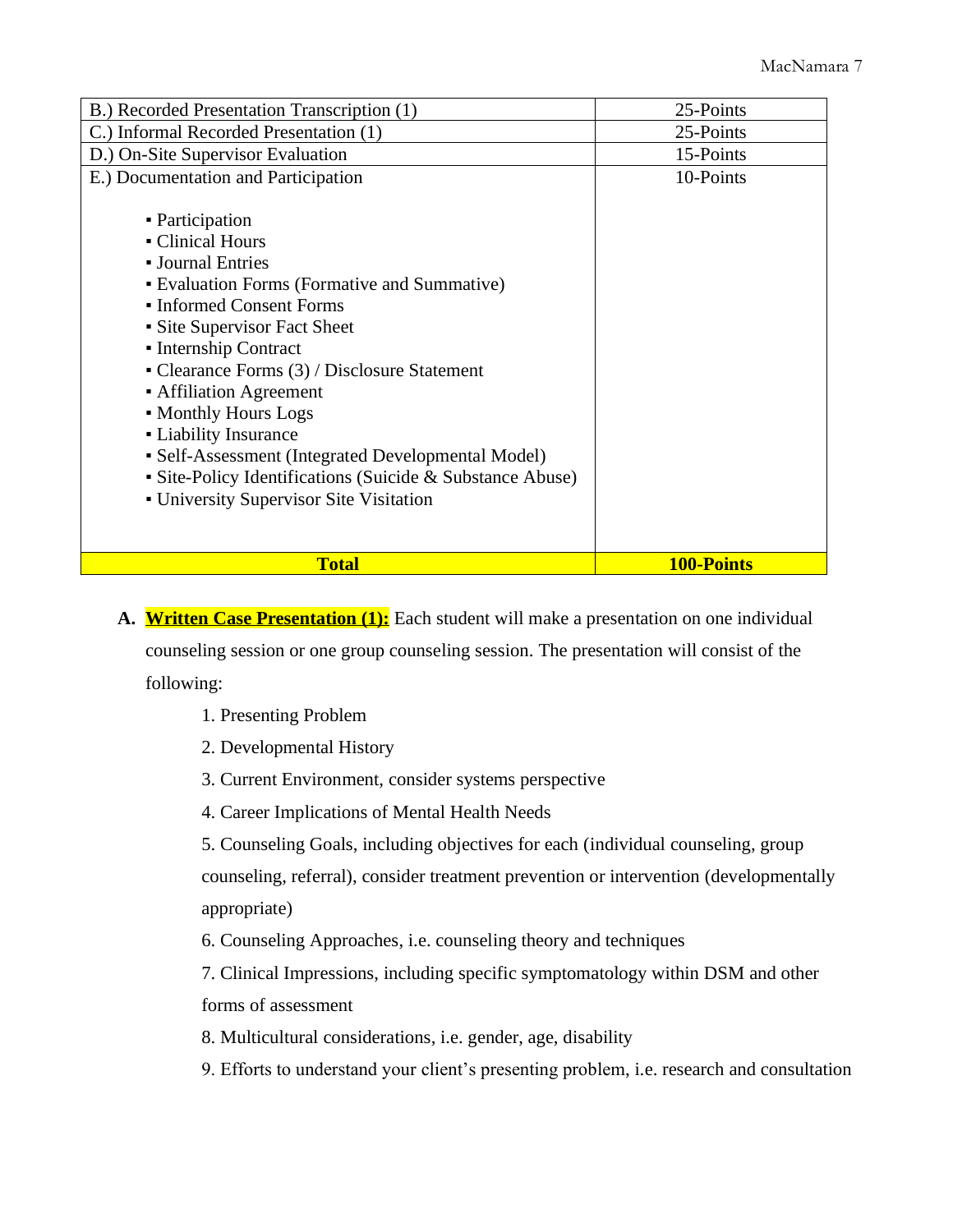10. Reactions to the client and experience as client's counselor, i.e. plan moving forward

11. Ethical Considerations, i.e. personal biases, approach, interactions

12. Questions for the group.

• For a **group session**, written information should consist of a "Group Counseling: Session Analysis" as well as an overview of the purpose of the group and its objectives. A transcription of the 15-minute recorded session to be presented will be required.

• In class, give an overview of the client or group, highlighting major issues and concerns (25- 30 minutes)

• Audio or video recording presentation (15 minutes). Select 10 minutes of the tape that you want critiqued. The other 5 minutes will be selected at random. Bring a tape recorder, laptop, tablet or any equipment necessary for the presentation e.g. speakers, cables. **Try out your recording in advance to assure you can operate the equipment.**

• Critique/discussion/feedback (15 minutes). If it is *impossible* to record due to site issues, please contact me in advance. The expectation is that you work your hardest to conduct an audio recorded session.

• Client information and students' therapeutic skills will remain **confidential**. All written information about the client will be returned to the student presenter for shredding.

**Student Learning Outcomes**: A-H **Total Points**: 25-Points

**B. Recorded Presentation Transcription (1):** Students will present a 10-15 minute audio or video recorded counseling session with a client for class discussion and analysis. Students will be required to complete a transcription of the 10-15 minute counseling session for further in-depth analysis. To successfully complete this assignment, students will need to do the following:

> 1. Bring a tape recorder, laptop, tablet or any equipment necessary for the presentation e.g. speakers, cables. **Try out your recording in advance to assure you can operate the equipment.**

2. Client information and students' therapeutic skills will remain **confidential** 3. Provide a background of the client including identifying characteristics as well as the presenting problem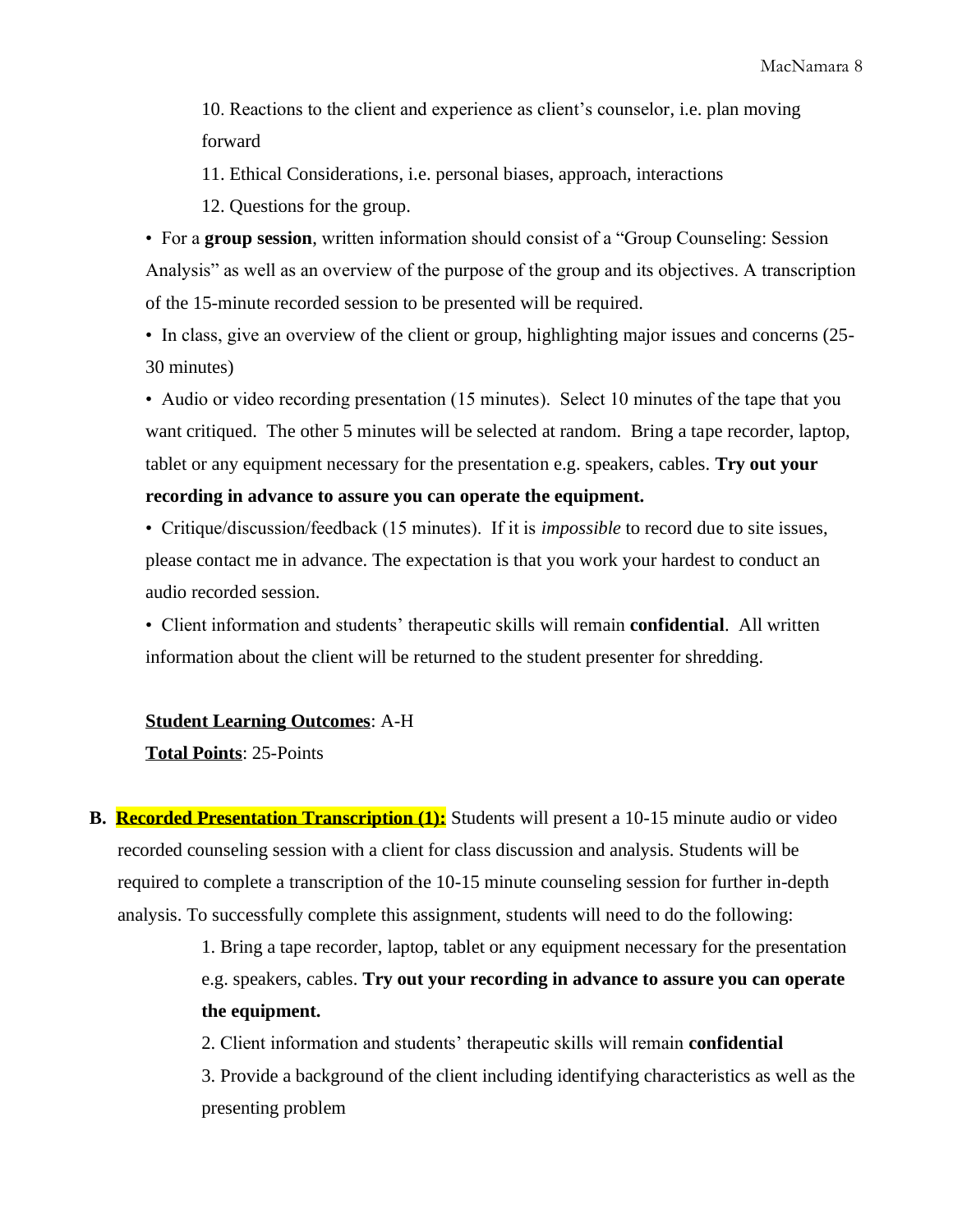4. Discuss theoretical framework approach as it pertains to this session, including specific skills used connected to the theory or theories

5. Complete a transcription of the counseling session and distribute to the class

6. Identify areas in which the student would like to receive peer feedback on the recorded session for future planning and approach by posing 2 questions.

**Student Learning Outcomes**: A-E; H

**Total Points:** 25-Points

**C. Informal Recorded Presentation (1)**: Students will present one video or audio-recorded client sessions to be reviewed in class. Before arriving to supervision on the date of the scheduled review of a recording, students will select a 15-minute period of the recording for review, i.e. a portion in which the student experiences difficulty or demonstrates skill. To successfully complete this assignment, students will need to do the following:

> 1. Bring a tape recorder, laptop, tablet or any equipment necessary for the presentation e.g. speakers, cables. **Try out your recording in advance to assure you can operate the equipment.**

2. Client information and students' therapeutic skills will remain **confidential**

3. Provide a background of the client including identifying characteristics as well as the presenting problem

4. Discuss theoretical framework approach as it pertains to this session, including specific skills used connected to the theory or theories

5. Select a 15-minute period of the recorded session to review

6. Identify areas in which the student would like to receive peer feedback on the recorded session for future planning and approach by posing 2 questions.

#### **Student Learning Outcomes**: A-E; H

**Total Points:** 25-Points

- **D.** On-Site Supervisor Evaluation: The student will receive weekly supervision from their onsite supervisor. The university supervisor will assess the completion of this goal by doing the following:
	- 1. Reviewing monthly supervision hour logs
	- 2. Contacting the site supervisor on a regular basis through phone or email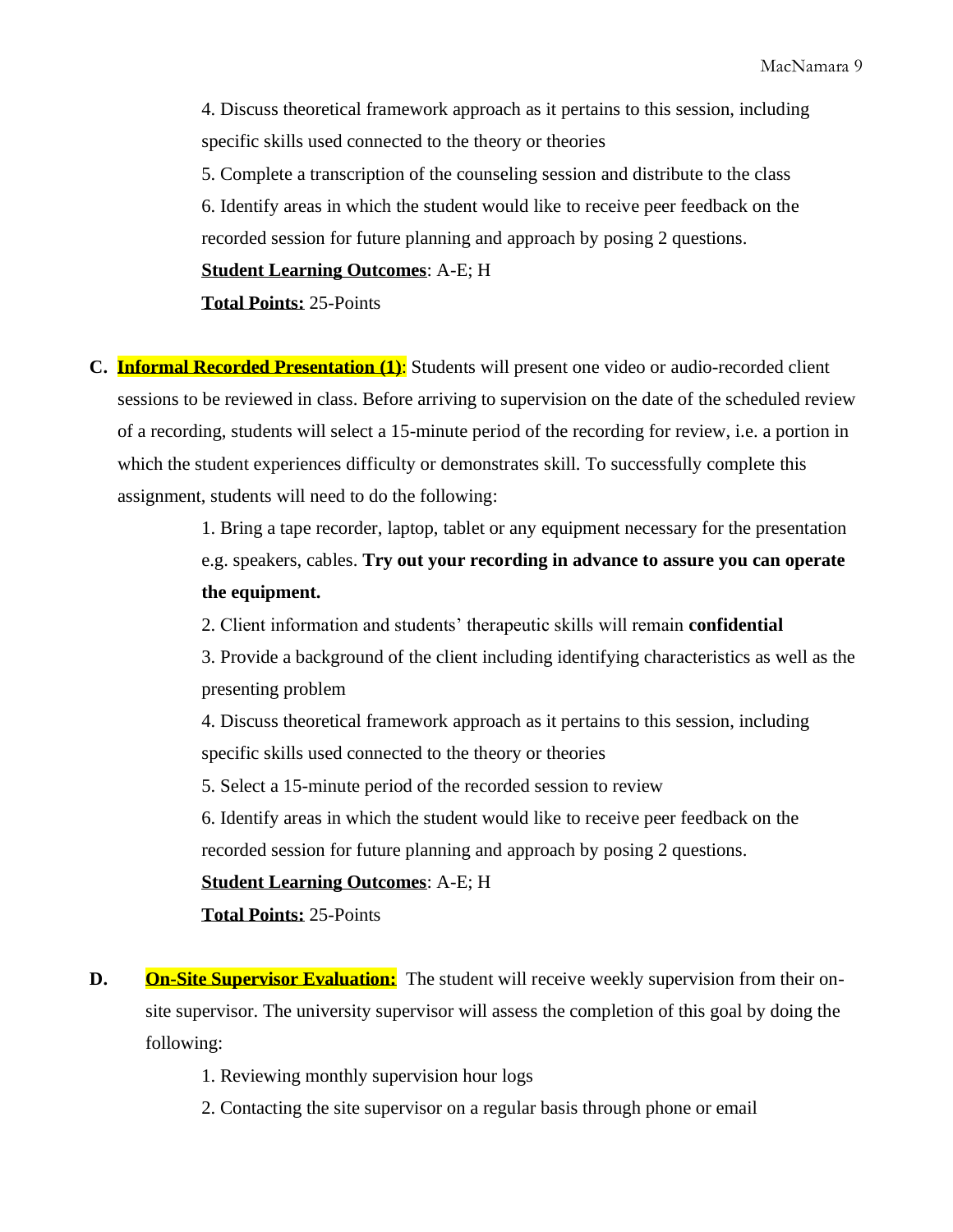3. Identify discussions that connect to this goal during peer processing within the supervision session

4. Reviewing the evaluation of the site supervisor at the conclusion of the semester

5. Conducting a site visit to meet the site supervisor in-person

#### **Student Learning Outcomes**: A-H

**Total Points**: 15-Points

**E. Documentation and Participation**: Students will submit the following paperwork and engage in activities throughout the course of the semester:

> 1. Complete Student Self-Evaluation as Pre & Post-Course Evaluation based on the Integrated Developmental Model

2. Submit by Second Class Session:

- Internship Agreement
- Clearance Forms / Disclosure Statement
- Site Supervisor Fact Sheet
- Liability Insurance (Student Members ACA Free)
- Affiliation Agreement with Internship Site
- 3. Monthly Internship Log
	- **Individual Counseling Hours** with Journal Entries
	- One Client: Minimum of 5-Sessions
	- **Group Counseling Hours** with Journal Entries
- 4. Group Supervision Engagement
- 5. Submission of Clinical Notes (Individual and Group)
- 6. Informed Consent Forms for Counseling Recordings
- 7. Site Policy Identification (Suicide Policy and Substance Abuse)
- 8. University Supervisor Site Visit

#### **Student Learning Outcomes**: A-H

**Total Points**: 10-Points

### **V. Final Grade Scale**

**Note**: All students in the Graduate Counseling Program MUST receive a grade of **"B" or higher.** If a student fails to do so, **he or she must repeat the course before continuing in the program.**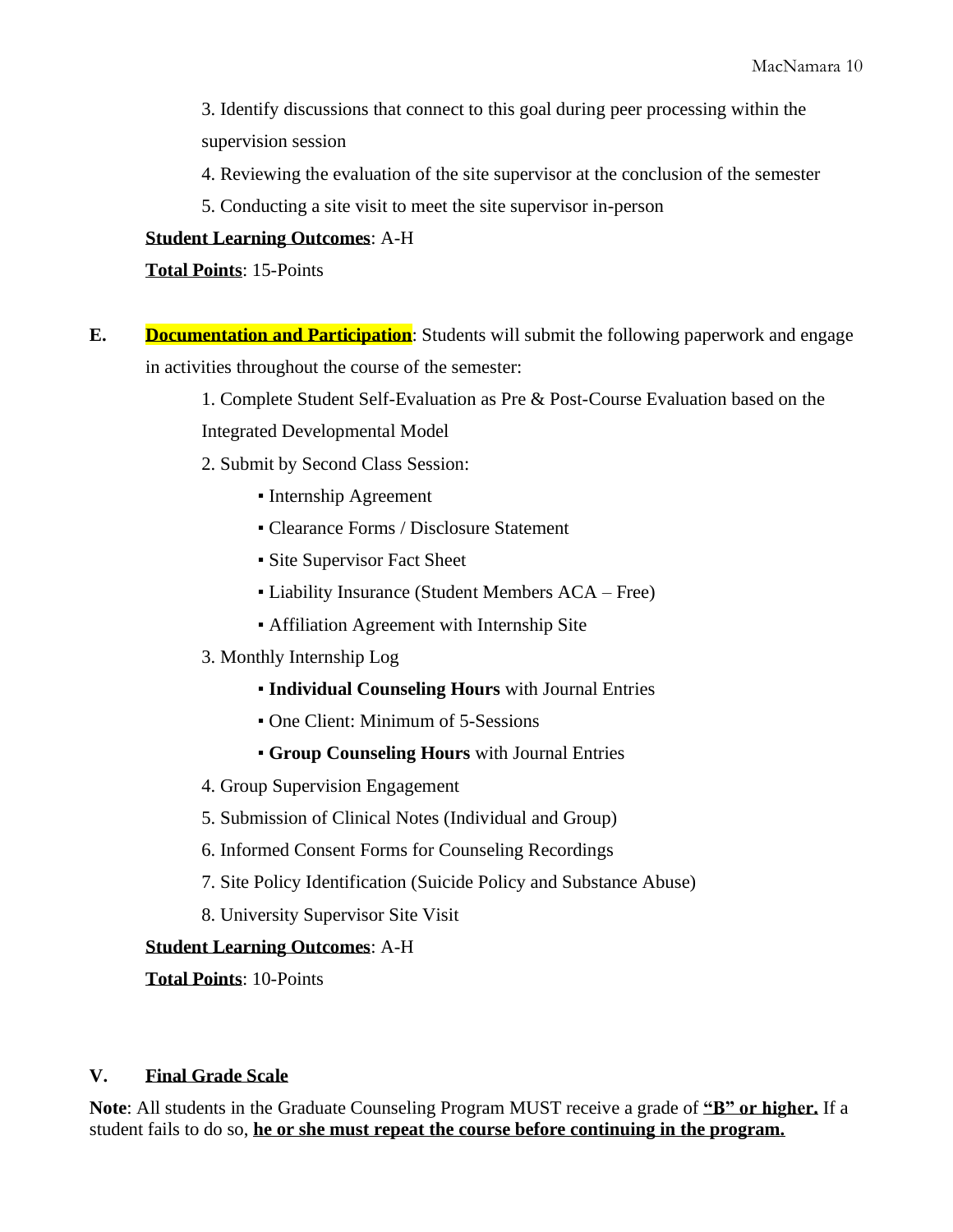Please see the SGPS Academic Catalog or Graduate Counseling Student Handbook for additional information about course grades and academic integrity:

[SGPS Academic Catalog](file:///C:/Users/patrick.rowley/Desktop/2018-2019%20Academic%20Catalog.pdf)

[Graduate Counseling Student Handbook](file:///C:/Users/patrick.rowley/Desktop/Student%20Handbook%202018-2019.docx)

| Α      | $100 - 93$   |  |
|--------|--------------|--|
| $A-$   | $90 - 92$    |  |
| $B+$   | $87 - 89$    |  |
| B      | $83 - 86$    |  |
| $*B-$  | $80 - 82$    |  |
| $*C+$  | $77 - 79$    |  |
| $C^*C$ | $73 - 76$    |  |
| $*C-$  | $70 - 72$    |  |
| *F     | 70 and Below |  |

Students are responsible to become familiar with and will be held accountable for the information on the following topics that can be found within the Academic Catalog.

**Attendance Policy**: Timely, consistent attendance in class has been shown to have a direct correlation to student performance. Missing classes causes students to fall behind in the course material. The policy for this class is that undocumented absences and tardy attendance are unacceptable. Absences are permitted only in cases of illness or other legitimate causes (family emergency, death in the family, etc.). Official notice that a student has presented documentation for an absence is sent from the Office of the Dean of Students to faculty on a timely basis. In cases of a documented absence from a class, the student has both the opportunity and responsibility to make up all class work missed.

Students are allowed documented absences equivalent to one week of classes for any course in which they are enrolled. This amounts to three absences for a class that meets on MWF schedule, two classes for courses meeting either on a TR or MW schedule, and one class for labs and classes that meet only once a week. Absences are counted from the first day of class.

Entering the class late or leaving the room during class interrupts the classwork in progress and is disruptive to the learning process for students who are trying to learn. Class attendance is required, and roll is taken each period. Serious tardiness may result in a failure of the course.

**Academic Integrity:** Academic integrity is important to the intellectual climate at Rosemont College. Violations of academic integrity cannot be tolerated and may result in the student's failure in a course and/or suspension or expulsion from Rosemont College. Academic dishonesty includes but is not limited to: plagiarism; fabrication of data, information, or citations; multiple submissions of the same work in different courses; and cheating on exams or assignments.

Cheating of any kind WILL result in a zero on the work in question and a letter grade reduction in the course grade after the student's grade is calculated using the zero on the work in question. At the instructor's discretion, it may also result in failing the course and/or reporting of the incident to the administration for further action.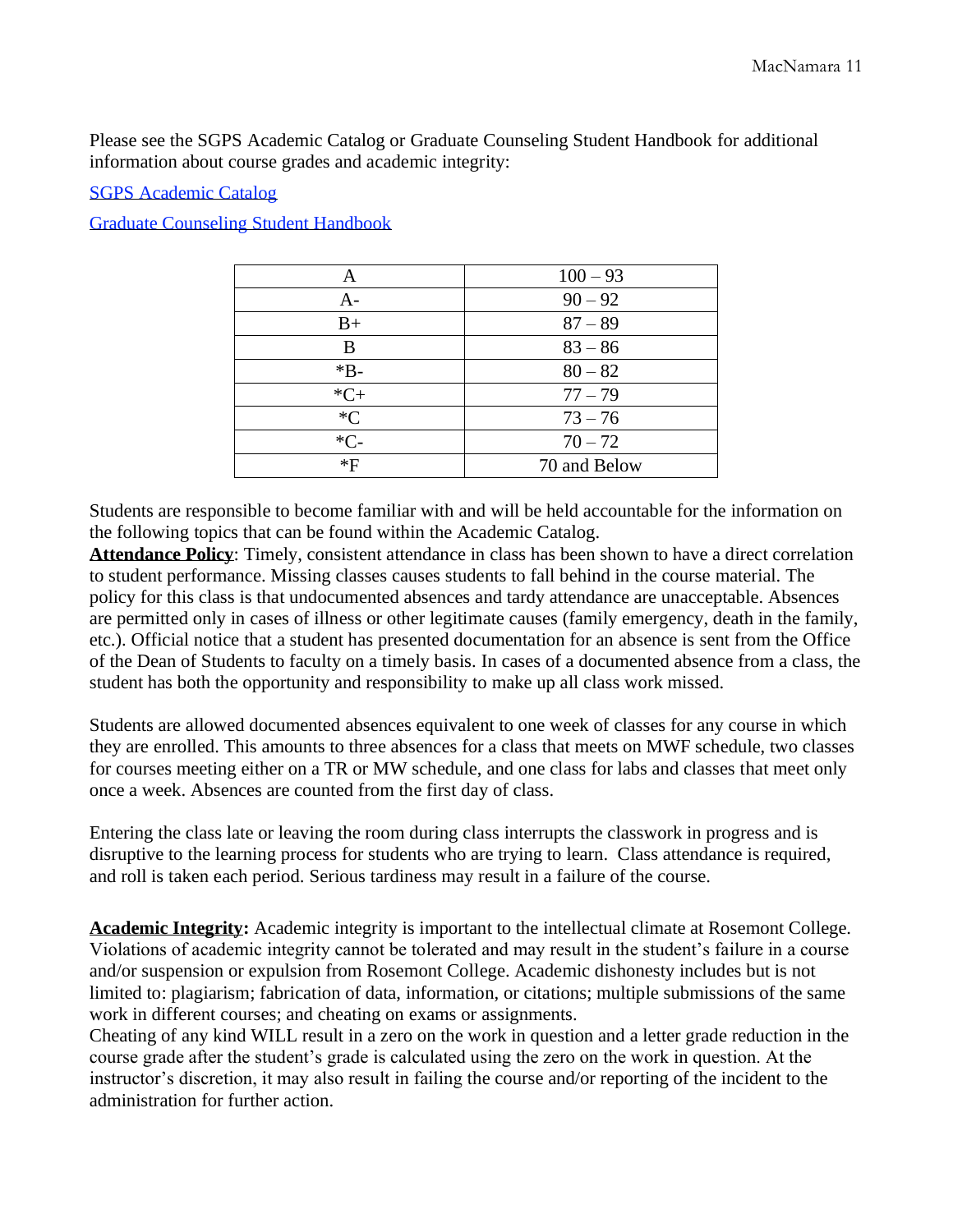**Class Assignments***:* Assignments that are not completed by the stated deadline will not be accepted, excepting that submission of assignments that are late due to legitimate medical reasons or other extraordinary circumstances will be considered. Such circumstances must be supported by written documentation from an acceptable third party.

**Communications:** Changes in schedules, assignments, guidance, etc. will be communicated only to your Rosemont e-mail address. E-mail is the preferred way to communicate with the instructor and must be sent to the e-mail address listed on the front of this syllabus.

**Disability Statement:** If you have been approved for accommodations under ADA/504, please speak with the professor outside of class so that it is certain that all accommodations are provided promptly and completely. If you have not yet been approved for accommodations under ADA/504, but believe you might be entitled to them, please contact the Dean of Students in the Student Life Office at extension 2400 immediately. It would also be wise to speak with your professor, since temporary arrangements may be made under certain circumstances.

**Student Concerns***:* Students who have any course-related concerns should talk directly with their faculty member prior to the next class meeting. If a mutually acceptable resolution cannot be achieved, the student is advised to follow the procedures outlined in the appropriate Student Handbook.

**Cell Phone Use:** In order to be able to receive campus-wide safety or weather alerts, cell phones may be left on vibrate only during class. Absent prior permission from the instructor, students may not acknowledge other messages or phone calls nor may they ever send or received text messages during class. Please keep your phone hidden from the class and on vibrate only. Cell phones should not be used for internet purposes unless related to class assignments and instruction.

**Use of Laptops or Other Electronic Devices:** The use of personal laptops and other electronic devices during class sessions is strongly encouraged for the purposes of researching course material and engaging in classroom discussion. Students should not use their personal laptops for any other purposes during any class session. Failure to abide by this policy may impact your final grade.

The use of personal cell phones during class session is strongly discouraged. If you experience an emergency situation please communicate the potential to receive a phone call during the class session at the start of class. You will be permitted to step outside the classroom to receive your call. Please do your best not to disturb the learning process in the classroom.

**Recording Lectures:** Neither video nor audio recording may be made of any lecture in this course without the express consent of the instructor.

**Inclement Weather:** The Rosemont "snow number" is Montgomery County 342. Announcements of closings are also posted on the website and placed on the main college number, 610-527-0200. Students are encouraged to register their cell phone or email address to e2Camplus on the iWay for cancellation notices.

**Course Website:** Information for this course, including, but not limited to, an electronic copy of this syllabus, is available through the course website located in the Rosemont College online learning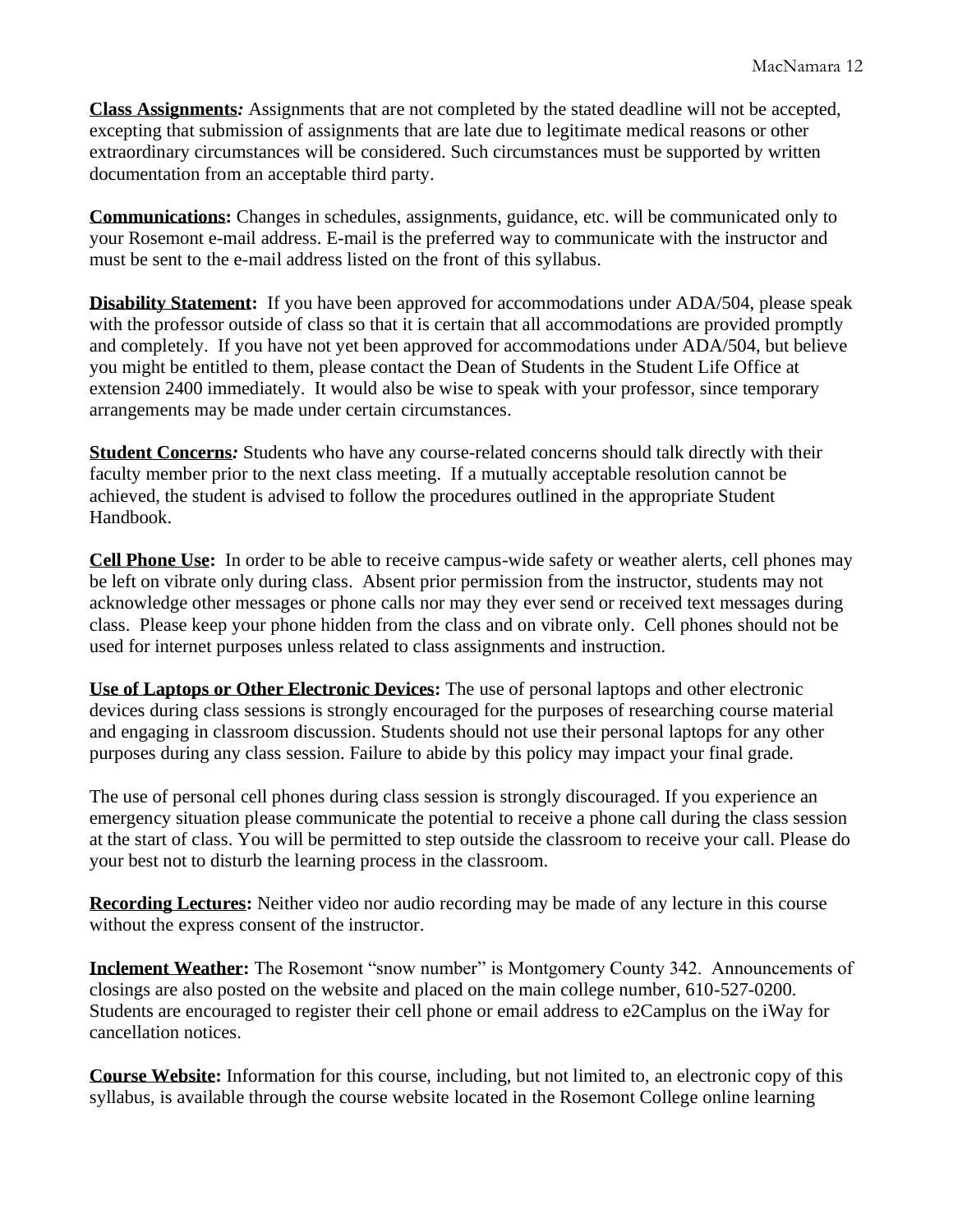portal (Canvas) located at <https://rosemont.instructure.com/login/canvas>. See your instructor if you have questions about accessing the course website.

**Submitting Papers Electronically:** Writing assignments for this course are to be submitted electronically via the course website.

# **Rosemont College 2018-2019 Graduate Academic Calendar**:

[https://rosemont.edu/\\_resources/site-pdfs/registrar/2018-2019\\_sgps\\_academic\\_calendar.pdf](https://rosemont.edu/_resources/site-pdfs/registrar/2018-2019_sgps_academic_calendar.pdf)

### **VI. Suggested Texts and Equipment**

- A. Rosemont College. (2018). *Student Handbook.* (Please use link above to access the 2018- 2019 Student Handbook).
- B. American Counseling Association. (2014). 2014 ACA Code of Ethics. Retrieved from <https://www.counseling.org/resources/aca-code-of-ethics.pdf>
- C. American School Counselor Association. (2016). *ASCA Ethical Standards for School Counselors*. Retrieved from <https://www.schoolcounselor.org/asca/media/asca/Ethics/EthicalStandards2016.pdf>
- D. American Psychiatric Association. (2013). *Diagnostic and Statistical Manual of Mental*

*Disorders. DSM-5.* Washington, DC: American Psychiatric Association.

E. Video recorder for taping and presenting sessions.

### **VII. Tentative Course Schedule**

| Date       | <b>Topics/Activities</b>              | <b>Assignments Due</b>                 |
|------------|---------------------------------------|----------------------------------------|
|            |                                       |                                        |
| Week 1:    | <b>Orientation</b>                    | <b>Liability Insurance, Site</b>       |
|            | <b>Group Supervision</b>              | <b>Contract, Site Supervisor Sheet</b> |
| 09/03/2018 | <b>Session Buddies</b>                |                                        |
|            | <b>Theoretical Framework</b>          |                                        |
|            | <b>Integrated Developmental Model</b> |                                        |
|            | <b>Supervisee Questionnaire</b>       |                                        |
| Week 2:    | <b>Group Supervision</b>              | <b>Informed Consent</b>                |
|            | <b>Review Suicide Policy</b>          | <b>Supervision Contract</b>            |
| 09/10/2018 |                                       |                                        |
| Week 3:    | <b>Group Supervision</b>              | <b>Journal Entry</b>                   |
|            | <b>Review Substance Abuse Policy</b>  |                                        |
| 09/17/2018 |                                       |                                        |
|            |                                       |                                        |
| Week 4:    | <b>Group Supervision</b>              | <b>Journal Entry</b>                   |
|            | <b>Review of Assessments</b>          | <b>Hour Log</b>                        |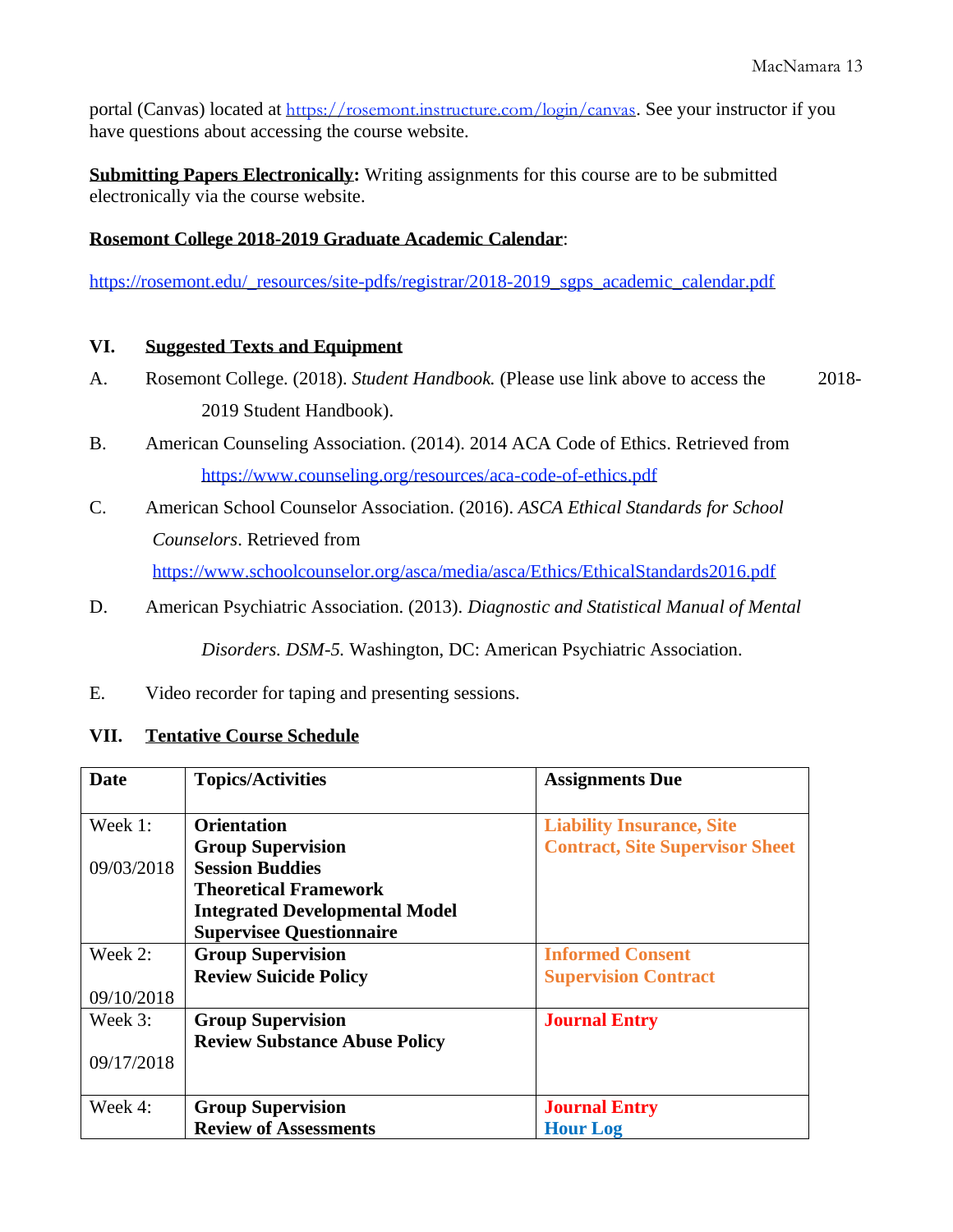| 09/24/2018      |                                                             |                                                     |
|-----------------|-------------------------------------------------------------|-----------------------------------------------------|
| Week 5:         | <b>Group Supervision</b>                                    | <b>Journal Entry</b>                                |
|                 | <b>Licensure and Certification</b>                          | <b>Informal Recorded</b>                            |
| 10/01/2018      |                                                             | <b>Presentation</b>                                 |
| Week 6:         | <b>Group Supervision</b>                                    | <b>Journal Entry</b>                                |
|                 | <b>Self-Care</b>                                            |                                                     |
| 10/08/2018      |                                                             |                                                     |
| Week 7:         | <b>Group Supervision</b>                                    | <b>Journal Entry</b>                                |
|                 | <b>Professional Advocacy</b>                                |                                                     |
| 10/15/2018      |                                                             |                                                     |
| Week 8:         | <b>Group Supervision</b>                                    | <b>Journal Entry</b>                                |
| 10/22/2018      | <b>Legal and Ethical Scenarios</b>                          |                                                     |
| Week 9:         | <b>Group Supervision</b>                                    | <b>Journal Entry</b>                                |
|                 | <b>Consultation</b>                                         | <b>Hour Log</b>                                     |
| 11/29/2018      |                                                             |                                                     |
|                 |                                                             |                                                     |
| <b>Week 10:</b> | <b>Group Supervision</b>                                    | <b>Journal Entry</b>                                |
|                 | <b>DSM Review</b>                                           | <b>Recorded Presentation</b>                        |
| 11/05/2018      |                                                             | <b>Transcription</b>                                |
|                 |                                                             |                                                     |
| Week 11:        | <b>Group Supervision</b>                                    | <b>Journal Entry</b>                                |
|                 | <b>Crisis Counseling</b>                                    |                                                     |
| 11/12/2018      |                                                             |                                                     |
|                 |                                                             |                                                     |
| <b>Week 12:</b> | <b>Holiday Break - No Class</b>                             |                                                     |
|                 |                                                             |                                                     |
| 11/19/2018      |                                                             |                                                     |
| <b>Week 13:</b> | <b>Group Supervision</b>                                    | <b>Journal Entry</b>                                |
|                 | <b>Integrated Developmental Model Chart</b>                 | <b>Hour Log</b>                                     |
| 11/26/2018      | <b>Review</b>                                               |                                                     |
|                 |                                                             |                                                     |
| Week 14:        | <b>Group Supervision</b>                                    |                                                     |
|                 | <b>Counseling Job Market</b>                                |                                                     |
| 12/03/2018      |                                                             |                                                     |
| <b>Week 15:</b> | <b>Group Supervision</b>                                    | <b>Hour Log</b><br><b>Written Case Presentation</b> |
| 12/10/2018      | <b>Metaphor Activity</b><br><b>Supervisee Questionnaire</b> | <b>SIRs Student Evaluations</b>                     |
|                 |                                                             | <b>Student Self-Evaluation</b>                      |
|                 |                                                             | <b>Site Supervisor Evaluation</b>                   |
|                 |                                                             |                                                     |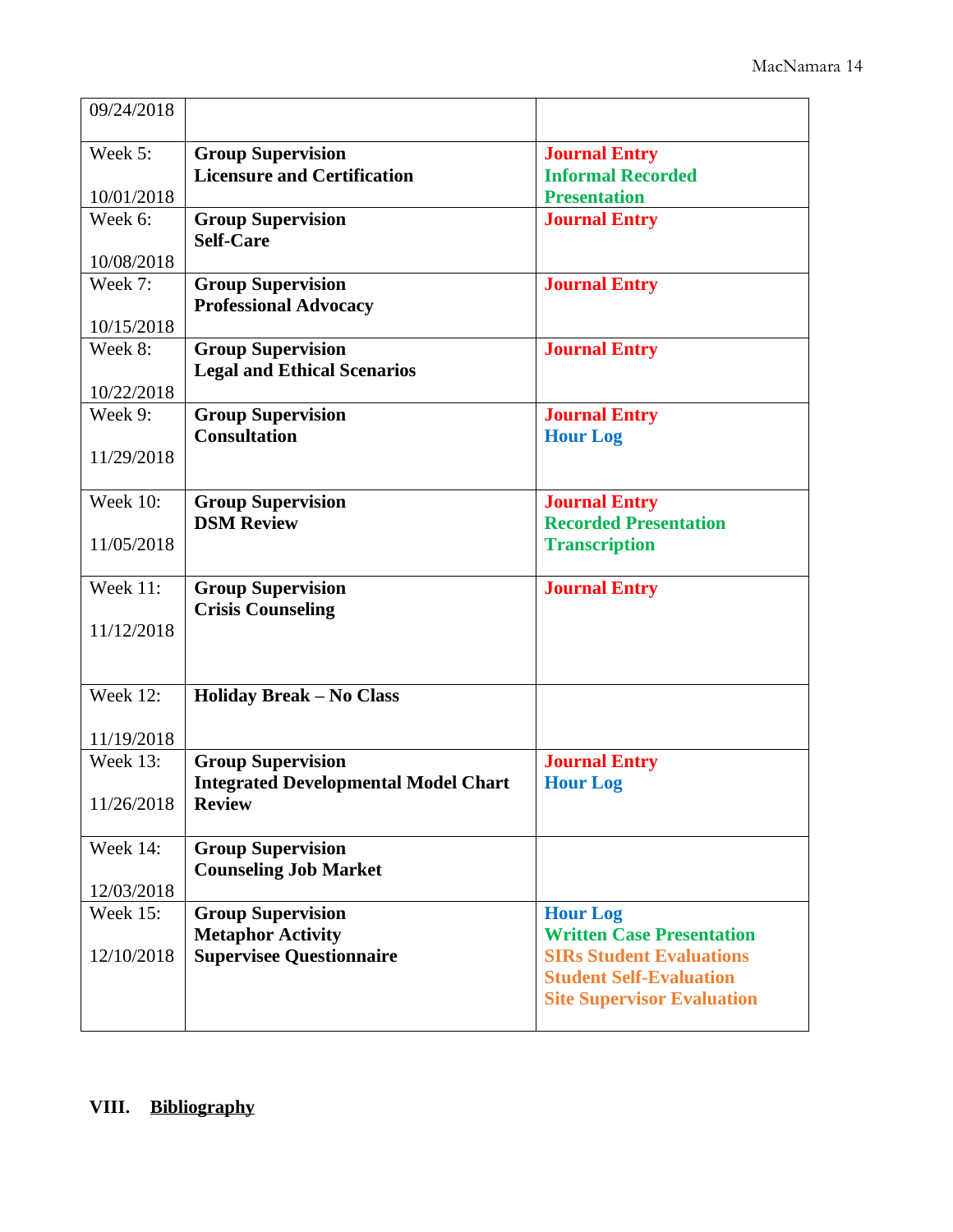#### **A. Print Resources**

- American Counseling Association. (2014). *2015 Code of Ethics*. Retrieved from <https://www.counseling.org/resources/aca-code-of-ethics.pdf>
- Crockett, S., & Hays, D. G. (2015). The influence of supervisor multicultural competence on the supervisory working alliance, supervisee counseling self-efficacy, and supervisee satisfaction with supervision: A mediation model. *Counselor Education & Supervision, 54*(4), 258-273. [https://doi-org.rosemont.idm.oclc.org/10.1002/ceas.12025.](https://doi-org.rosemont.idm.oclc.org/10.1002/ceas.12025)
- Crone, D. A., Hawken, L. S., & Bergstrom, M. K. (2007). A demonstration of training, implementing, and using functional behavioral assessment in 10 elementary and middle school settings. *Journal of Positive Behavior Interventions, 9*(1), 15-29. [https://doi](https://doi-org.rosemont.idm.oclc.org/10.1177/10983007070090010301)[org.rosemont.idm.oclc.org/10.1177/10983007070090010301.](https://doi-org.rosemont.idm.oclc.org/10.1177/10983007070090010301)
- Goodman, S. E. (2015). School counselors' perceptions of their academic preparedness and job activities. *Counselor Education and Supervision, 54*(1), 57-67. doi:10.1002/j.1556- 6978.2015.00070.x.
- Lohrmann, D. K.., Alter, R. J., & Greene, R. (2005). Long-term impact of a district-wide school/community-based substance abuse prevention initiative on gateway drug use. *Journal of Drug Education, 35*(3), 233-253. [https://doi-org.rosemont.idm.oclc.org/10.2190/FP99-BJ5N-](https://doi-org.rosemont.idm.oclc.org/10.2190/FP99-BJ5N-KHQN-01LA)[KHQN-01LA.](https://doi-org.rosemont.idm.oclc.org/10.2190/FP99-BJ5N-KHQN-01LA)
- Martin, I., Carey, J., & DeCoster, K. (2009). A national study of the current status of state school counseling models. *Professional School Counseling, 12*(5), 378-386. doi:10.5330/PSC.n.2010- 12.378
- Morris, C. A. W., & Minton, C. A. B. (2012). Crisis in the curriculum? New counselors' crisis preparation, experiences, and self-efficacy. *Counselor Education and Supervision, 51*(4), 256- 269. Doi:10.1002/j.1556-6978.2012.00019.x.
- Shannonhouse, L., Lin, Y. W. D., Shaw, K., & Porter, M. (2017). Suicide intervention training for K-12 schools: A quasi-experimental study on ASIST*. Journal of Counseling & Development, 95*(1), 3-13. doi:10.1002/jcad.12112.
- Slaten, C. D., & Baskin, T. W. (2014). Contextual school counseling: A framework for training with implications for curriculum, supervision, practice, and future research. *Counseling*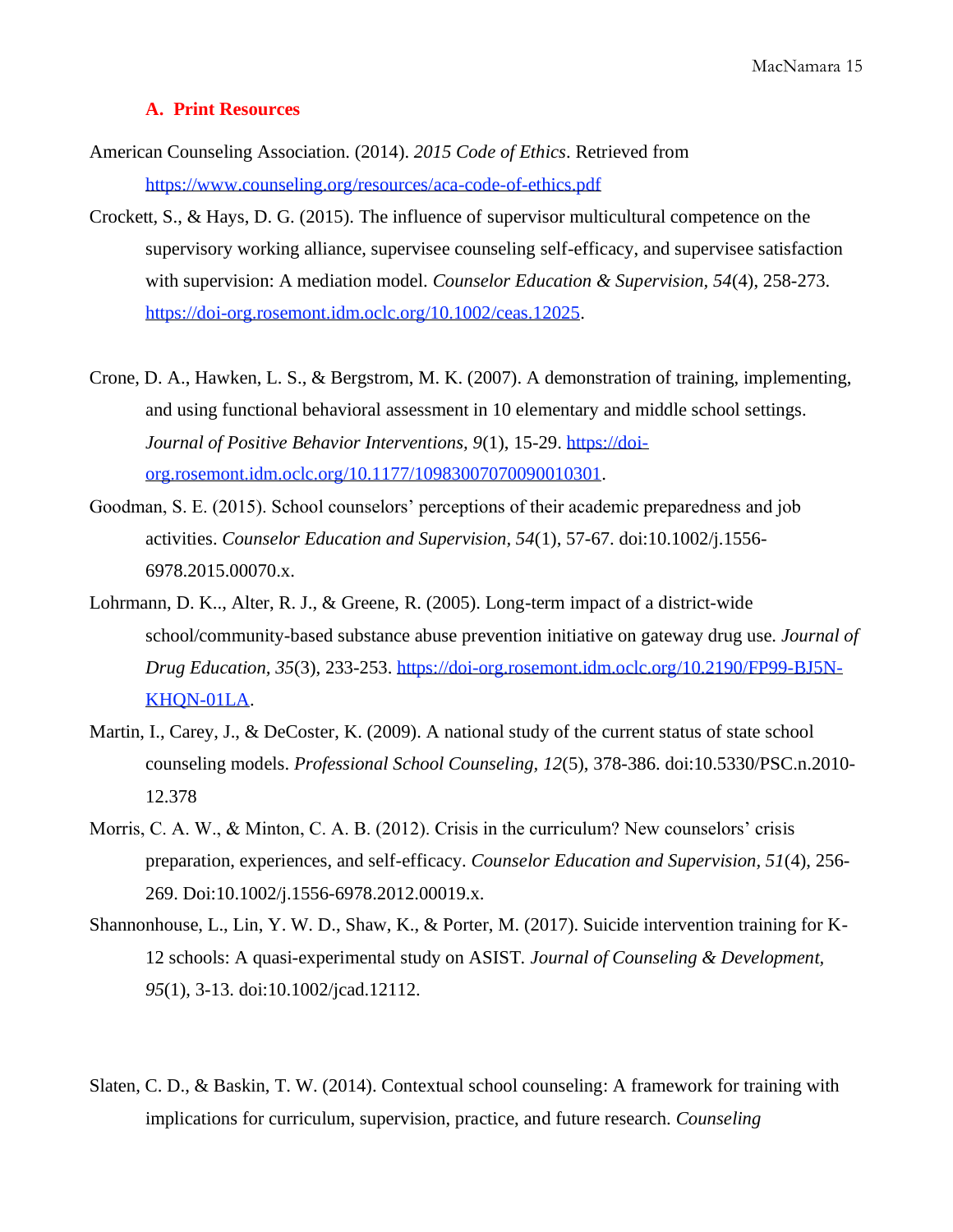*Psychologist, 42*(1), 97-123. [https://doi-](https://doi-org.rosemont.idm.oclc.org/10.1177/0011000012473952)

[org.rosemont.idm.oclc.org/10.1177/0011000012473952.](https://doi-org.rosemont.idm.oclc.org/10.1177/0011000012473952)

### **A. Non-Print Resources**

American Counseling Association (ACA): [http://www.counseling.org](http://www.counseling.org/)

American School Counselor Association (ASCA): <https://www.schoolcounselor.org/>

Association for Multicultural Counseling and Development (AMCD): [http://www.counseling.org](http://www.counseling.org/)

Council for Accreditation of Counseling and Related Education Programs (CACREP):

[www.cacrep.org](http://www.cacrep.org/)

National Board of Certified Counselors (NBCC): [www.nbcc.org](http://www.nbcc.org/)

O\*NET OnLine:<https://www.onetonline.org/>

Pennsylvania State Licensure Board:

[https://www.dos.pa.gov/ProfessionalLicensing/BoardsCommissions/SocialWorkersMarriageanFamily](https://www.dos.pa.gov/ProfessionalLicensing/BoardsCommissions/SocialWorkersMarriageanFamilyTherapistsandProfessionalCounselors/Pages/default.aspx)

[TherapistsandProfessionalCounselors/Pages/default.aspx](https://www.dos.pa.gov/ProfessionalLicensing/BoardsCommissions/SocialWorkersMarriageanFamilyTherapistsandProfessionalCounselors/Pages/default.aspx)

Pennsylvania School Counselor Association (PSCA): [http://www.psca-](http://www.psca-web.org/aws/PSCA/pt/sp/home_page)

[web.org/aws/PSCA/pt/sp/home\\_page](http://www.psca-web.org/aws/PSCA/pt/sp/home_page)

Psychotherapy.Net Videos:<http://www.psychotherapy.net/videos>

# **IX. CACREP Standards Assessment Crosswalk**

| <b>CACREP Standard</b>                                                                                                                                                                                                                                                                                                                                          | <b>Assessment</b>                                                                                                  | <b>Student Learning</b><br><b>Outcome</b> |
|-----------------------------------------------------------------------------------------------------------------------------------------------------------------------------------------------------------------------------------------------------------------------------------------------------------------------------------------------------------------|--------------------------------------------------------------------------------------------------------------------|-------------------------------------------|
| The multiple professional roles and<br>functions of counselors across<br>specialty areas, and their relationships<br>with human services and integrated<br>behavioral health care systems,<br>including interagency and inter-<br>organizational collaboration and<br>consultation (1b. Professional<br><b>Counseling Orientation and Ethical</b><br>Practice). | Site Supervisor Evaluation,<br>Professional Advocacy<br>Topic Week #7, $&$<br><b>Consultation Topic Week</b><br>#9 | $(C)$ (F) (H)                             |
| Counselors' roles and responsibilities                                                                                                                                                                                                                                                                                                                          | <b>Identification of Suicide</b>                                                                                   | $(C)$ (F) (H)                             |
| as members of interdisciplinary                                                                                                                                                                                                                                                                                                                                 | Policy & Crisis Counseling                                                                                         |                                           |
| community outreach and emergency                                                                                                                                                                                                                                                                                                                                | Topic Week #11                                                                                                     |                                           |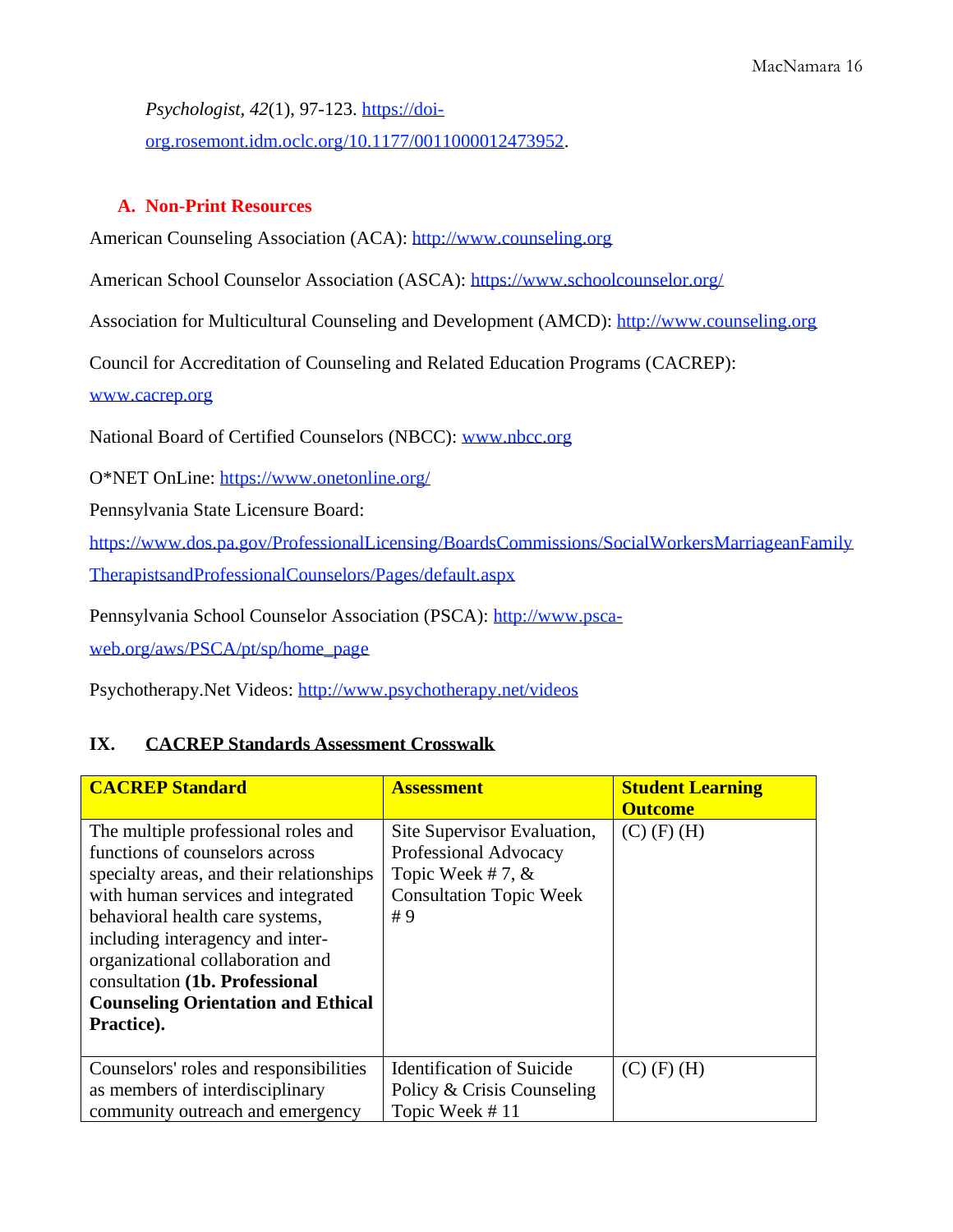| management response teams (1c.<br><b>Professional Counseling</b><br><b>Orientation and Ethical Practice).</b>                                                                                                                                                        |                                                                                                   |                   |
|----------------------------------------------------------------------------------------------------------------------------------------------------------------------------------------------------------------------------------------------------------------------|---------------------------------------------------------------------------------------------------|-------------------|
| The role and process of the<br>professional counselor advocating on<br>behalf of the profession (1d.<br><b>Professional Counseling</b><br><b>Orientation and Ethical Practice).</b>                                                                                  | Professional Advocacy<br>Topic Week #7                                                            | $(G)$ $(H)$       |
| Advocacy processes needed to<br>address institutional and social<br>barriers that impede access, equity,<br>and success for clients (1e.<br><b>Professional Counseling</b><br><b>Orientation and Ethical Practice).</b>                                              | Written Case Presentation,<br>Recorded Presentations,<br>& Professional Advocacy<br>Topic Week #7 | $(E)$ $(G)$       |
| Professional counseling<br>organizations, including membership<br>benefits, activities, services to<br>members and current issues (1f.<br><b>Professional Counseling</b><br><b>Orientation and Ethical Practice).</b>                                                | <b>Liability Insurance</b><br>Requirement & Licensure<br>And Certification Topic<br>Week $# 5$    | (B)               |
| Professional counseling credentialing,<br>including certification, licensure, and<br>accreditation practices and standards,<br>and the effects of public policy on<br>these issues (1g. Professional<br><b>Counseling Orientation and Ethical</b><br>Practice).      | <b>Liability Insurance</b><br>Requirement & Licensure<br>And Certification Topic<br>Week $# 5$    | (B)               |
| Current labor market information<br>relevant to opportunities for practice<br>within the counseling profession (1h.<br><b>Professional Counseling</b><br><b>Orientation and Ethical Practice).</b>                                                                   | <b>Counseling Job Market</b><br>Topic Week #14                                                    | $(D)$ $(E)$       |
| Ethical standards of professional<br>counseling organizations for<br>credentialing bodies, and applications<br>of ethical and legal considerations in<br>professional counseling (1i.<br><b>Professional Counseling</b><br><b>Orientation and Ethical Practice).</b> | Written Case Presentation,<br>Recorded Presentations,<br>& Ethical Scenarios Topic<br>Week #8     | $(B)$ $(E)$ $(H)$ |
| Strategies for personal and<br>professional self-evaluation and<br>implications for practice (1k.                                                                                                                                                                    | <b>Integrated Developmental</b><br><b>Model Assessment</b>                                        | $(B)$ $(F)$ $(H)$ |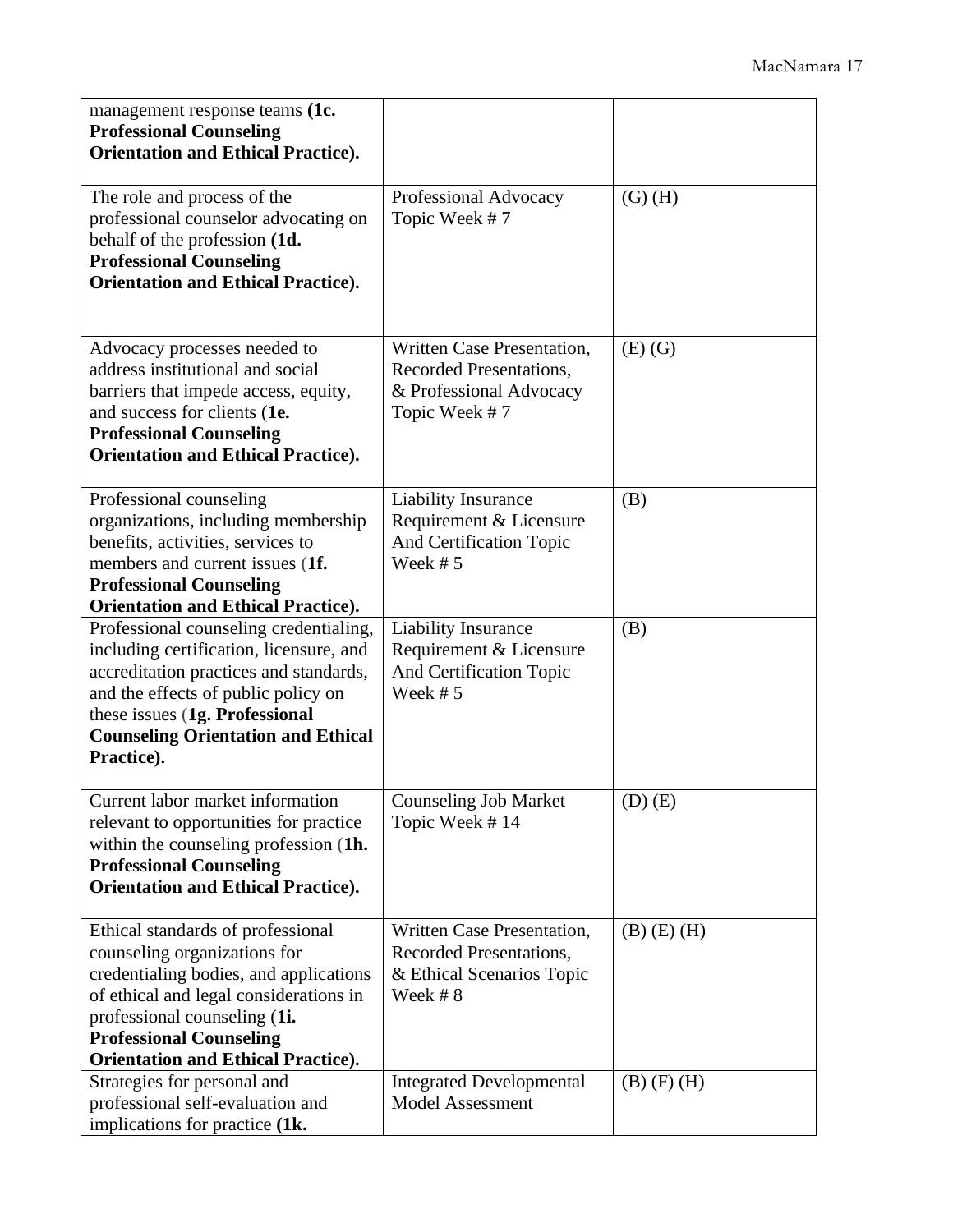| <b>Professional Counseling</b>                                                                                                                                                                           |                                                                                          |                           |
|----------------------------------------------------------------------------------------------------------------------------------------------------------------------------------------------------------|------------------------------------------------------------------------------------------|---------------------------|
| <b>Orientation and Ethical Practice).</b>                                                                                                                                                                |                                                                                          |                           |
| Self-care strategies appropriate to the<br>counselor role (1l. Professional<br><b>Counseling Orientation and Ethical</b><br>Practice).                                                                   | <b>Integrated Developmental</b><br>Model Assessment & Self-<br>Care Topic Week #6        | $(B)$ $(D)$ $(H)$         |
| The role of counseling supervision<br>in the profession (1m.<br><b>Professional Counseling</b><br><b>Orientation and Ethical</b><br>Practice).                                                           | Class Attendance &<br><b>Consultation Topic Week</b><br>#9                               | $(B)$ $(H)$               |
| Multicultural and pluralistic<br>characteristics within and among<br>diverse groups nationally and<br>internationally (2a. Social and<br><b>Cultural Diversity).</b>                                     | Written Case Presentation,<br>Recorded Presentations,<br>& Site Supervisor<br>Evaluation | $(A)$ $(B)$ $(D)$         |
| Multicultural counseling<br>competencies (2c. Social and<br><b>Cultural Diversity).</b>                                                                                                                  | Written Case Presentation,<br>Recorded Presentations,<br>& DSM Topic<br>Week $#10$       | (B)                       |
| The impact of heritage, attitudes,<br>beliefs, understanding, and<br>acculturative experiences on an<br>individual's views of others (2d.<br><b>Social and Cultural Diversity).</b>                      | Written Case Presentation &<br><b>Recorded Presentations</b>                             | $(B)$ $(D)$ $(G)$         |
| The effects of power and privilege for<br>counselors and clients (2e. Social<br>and Cultural Diversity).                                                                                                 | <b>Weekly Group Supervision</b><br>& Ethical Scenarios Topic<br>Week #8                  | $(B)$ $(D)$ $(G)$         |
| Strategies for identifying and<br>eliminating barriers, prejudices, and<br>processes of intentional and<br>unintentional oppression and<br>discrimination (2h. Social and<br><b>Cultural Diversity).</b> | <b>Written Case Presentation</b><br>& Professional Advocacy<br>Topic Week #7             | $(A)$ (B) (D) (E) (F) (G) |
| Systemic and environmental factors<br>that affect human development,<br>functioning, and behavior (3f.<br><b>Human Growth and Development).</b>                                                          | Written Case Presentation &<br><b>Recorded Presentations</b>                             | $(A)$ $(B)$ $(D)$         |
| Effects of crisis, disasters, and<br>trauma on diverse individuals<br>across the lifespan (3g. Human                                                                                                     | Suicide Policy Topic Week<br>#2, Substance Abuse<br>Policy Topic Week #3, $&$            | $(A)$ $(B)$ $(D)$         |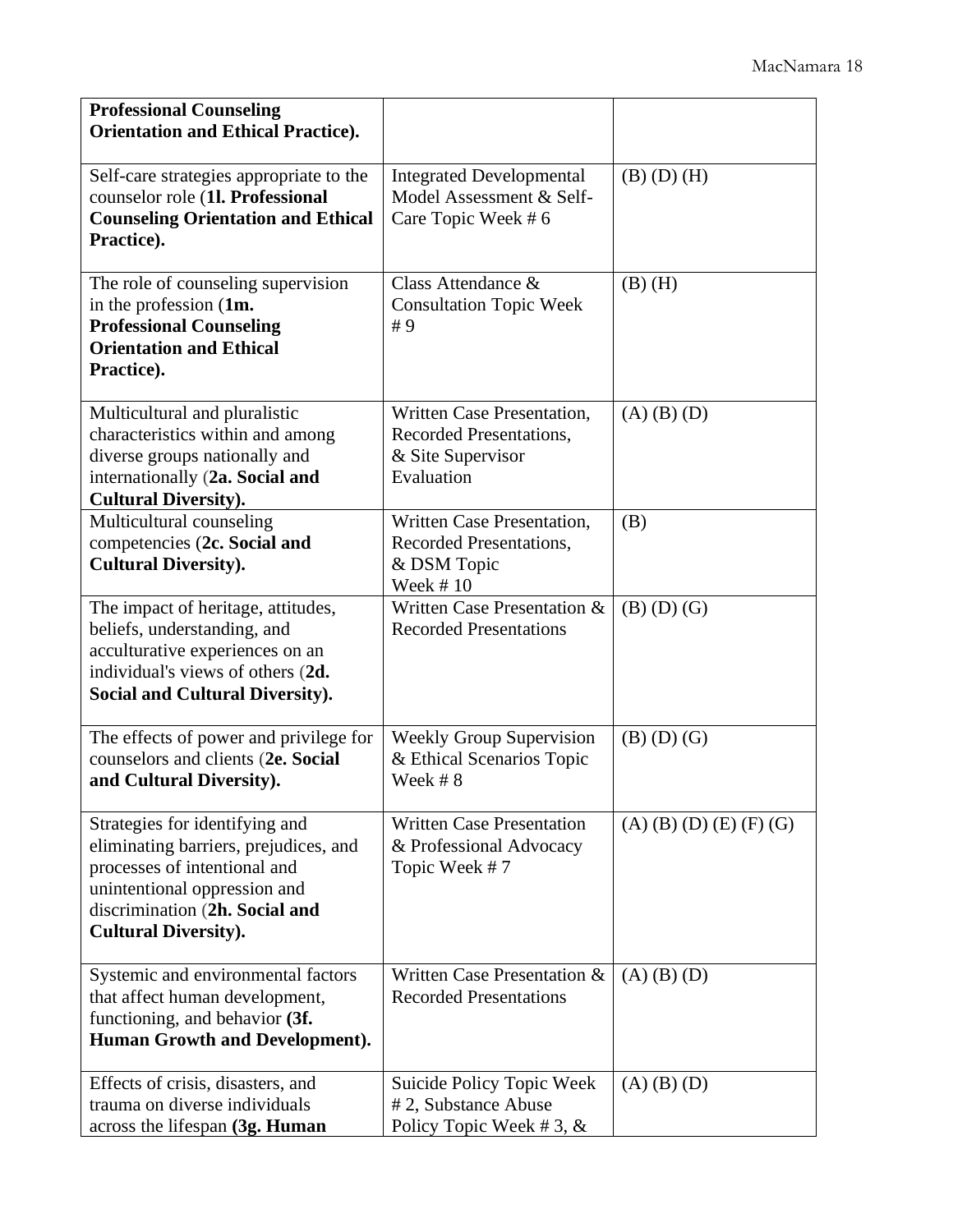| <b>Growth and Development).</b>                                                                                                                                                                                | Crisis Counseling Topic<br>Week #11                                                                                               |                     |
|----------------------------------------------------------------------------------------------------------------------------------------------------------------------------------------------------------------|-----------------------------------------------------------------------------------------------------------------------------------|---------------------|
| A general framework for<br>understanding differing abilities<br>and strategies for differentiated<br>interventions (3h. Human Growth<br>and Development).                                                      | Written Case Presentation &<br><b>Recorded Presentations</b>                                                                      | $(B)$ $(D)$         |
| Approaches for conceptualizing the<br>interrelationships among and<br>between work, mental well-being,<br>relationships, and other life roles<br>and factors (4b. Career<br>Development).                      | Written Case Presentation &<br><b>Recorded Presentations</b>                                                                      | $(A)$ $(D)$ $(E)$   |
| Processes for identifying and using<br>career, avocational, educational,<br>occupational and labor market<br>information resources, technology,<br>and information systems (4c.<br><b>Career Development).</b> | <b>Assessment Topic Week</b><br>#4, Professional Advocacy<br>Topic Week #7, $&$<br><b>Counseling Job Market</b><br>Topic Week #14 | $(A)$ (D) (E) (F)   |
| Approaches for assessing the<br>conditions of the work<br>environment on clients' life<br>experiences (4d. Career<br>Development).                                                                             | <b>Assessment Topic Week</b><br>#4, DSM Topic Week #<br>10, & Written Presentation                                                | $(A)$ (D) $(E)$ (F) |
| Strategies for assessing abilities,<br>interests, values, personality and<br>other factors that contribute to<br>career development (4e. Career<br>Development).                                               | <b>Assessment Topic Week</b><br>#4                                                                                                | $(A)$ (D) (E) (F)   |
| Strategies for advocating for<br>diverse clients' career and<br>educational development and<br>employment opportunities in a<br>global economy (4g. Career<br>Development).                                    | <b>Written Case Presentation</b>                                                                                                  | $(A)$ $(D)$ $(E)$   |
| Strategies for facilitating client<br>skills development for career,<br>educational, and life-work<br>planning and management (4h.<br><b>Career Development).</b>                                              | <b>Written Case Presentation</b>                                                                                                  | $(A)$ $(D)$ $(E)$   |
| Theories and models of counseling<br>(5a. Counseling and Helping<br>Relationships).                                                                                                                            | Written Case Presentation,<br>Recorded Presentations, &<br><b>Theoretical Framework</b>                                           | $(A)$ $(D)$         |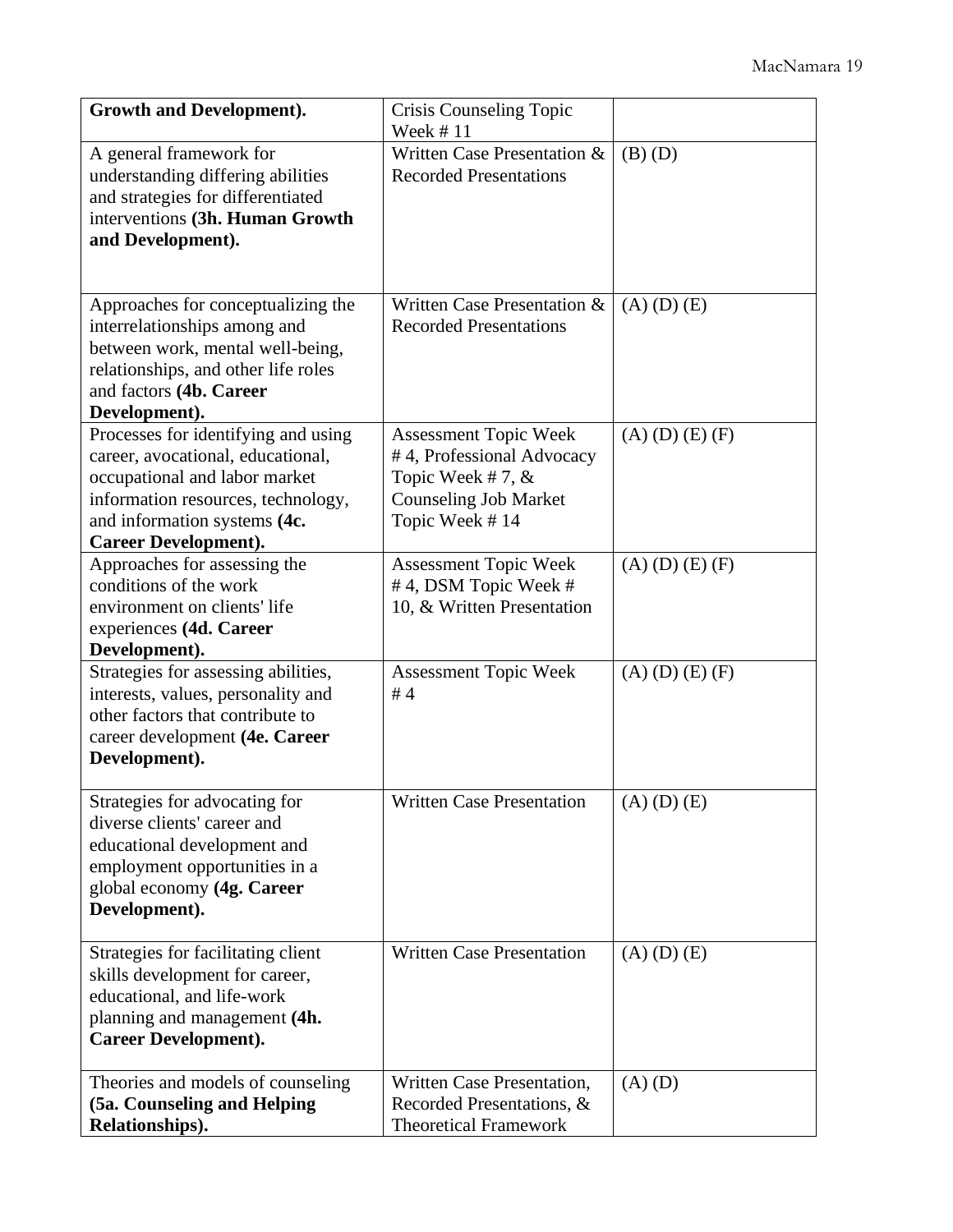|                                                                                                                                                                                        | Topic Week #1                                                                                                                           |                     |
|----------------------------------------------------------------------------------------------------------------------------------------------------------------------------------------|-----------------------------------------------------------------------------------------------------------------------------------------|---------------------|
| A systems approach to<br>conceptualizing clients (5b.<br><b>Counseling and Helping</b><br>Relationships).                                                                              | Written Case Presentation &<br><b>Recorded Presentations</b>                                                                            | $(A)$ $(D)$ $(E)$   |
| Theories, models, and strategies<br>for understanding and practicing<br>consultation (5c. Counseling and<br><b>Helping Relationships).</b>                                             | <b>Consultation Topic Week</b><br>#9                                                                                                    | $(A)$ $(C)$ $(H)$   |
| Ethical and culturally relevant<br>strategies for establishing and<br>maintaining in-person and<br>technology-assisted relationships<br>(5d. Counseling and Helping<br>Relationships). | <b>Individual Counseling</b><br>Journal Entries & Ethical<br>Scenarios Topic<br>Week #8                                                 | $(A)$ (B) (D) (E)   |
| Counselor characteristics and<br>behaviors that influence the<br>counseling process (5f.<br><b>Counseling and Helping</b><br>Relationships).                                           | <b>Individual Counseling</b><br>Journal Entries & Integrated<br>Developmental<br>Model                                                  | $(B)$ $(D)$ $(H)$   |
| Essential interviewing, counseling,<br>and case conceptualization skills<br>(5g. Counseling and Helping<br>Relationships).                                                             | Written Case Presentation,<br>Recorded Presentations,<br><b>Individual Counseling</b><br>Journal Entries, &<br>Assessment Topic Week #4 | $(A)$ $(E)$ $(F)$   |
| Developmentally relevant<br>counseling treatment or<br>intervention plans (5h. Counseling<br>and Helping Relationships).                                                               | <b>Written Case Presentation</b>                                                                                                        | $(B)$ (C) $(E)$ (F) |
| Development of measurable<br>outcomes for clients (5i.<br><b>Counseling and Helping</b><br>Relationships).                                                                             | <b>Written Case Presentation</b>                                                                                                        | $(E)$ $(F)$         |
| Suicide prevention models and<br>strategies (51. Counseling and<br><b>Helping Relationships).</b>                                                                                      | Suicide Policy Topic Week<br>$# 2 \&$ Crisis Counseling<br>Topic Week #11                                                               | $(A)$ (E) $(F)$     |
| Crisis intervention, trauma-<br>informed, and community-based<br>strategies, such as Psychological<br>First Aid (5m. Counseling and<br><b>Helping Relationships).</b>                  | Written Case Presentation,<br>Recorded Presentations, &<br><b>Theoretical Framework</b><br>Topic Week #1                                | $(A)$ (E) $(F)$     |
| Processes for aiding students in<br>developing a personal model of<br>counseling (5n. Counseling and                                                                                   | Written Case Presentation,<br>Recorded Presentations, &<br><b>Theoretical Framework</b>                                                 | (D)                 |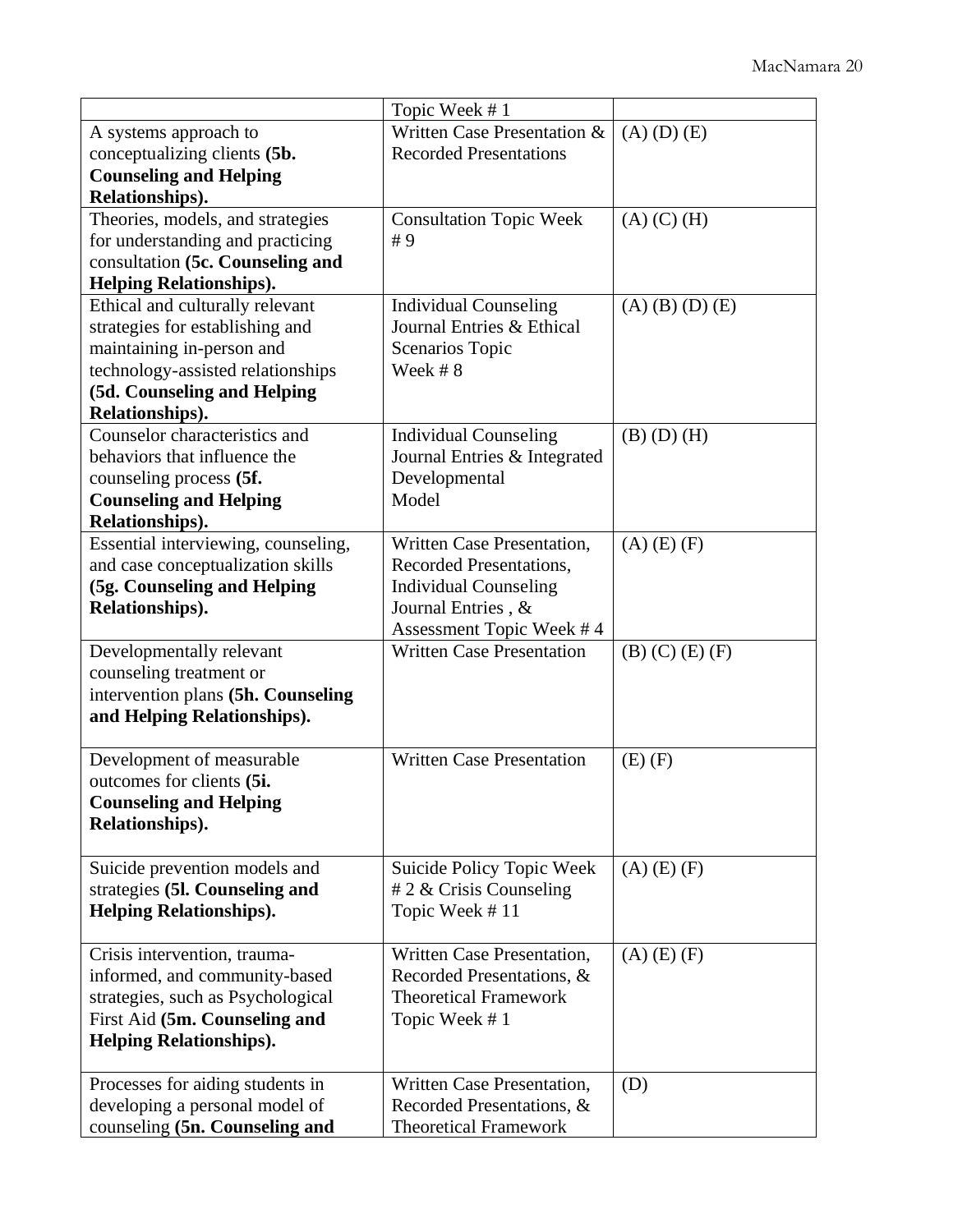| <b>Helping Relationships).</b>             | Topic Week #1                    |                   |
|--------------------------------------------|----------------------------------|-------------------|
| Dynamics associated with group             | <b>Journal Entries</b>           | (E)               |
| process and development (6b. Group         |                                  |                   |
| <b>Counseling and Group Work)</b>          |                                  |                   |
|                                            |                                  |                   |
| Therapeutic factors and how they           | Journal Entries & Review of      | $(D)$ $(E)$       |
| contribute to group effectiveness (6c.     | Tuckman's Stages                 |                   |
| <b>Group Counseling and Group</b><br>Work) |                                  |                   |
|                                            |                                  |                   |
| Types of groups and other                  | <b>Journal Entries</b>           | $(D)$ $(E)$       |
| considerations that affect conducting      |                                  |                   |
| groups in various settings (6f. Group      |                                  |                   |
| <b>Counseling and Group Work)</b>          |                                  |                   |
| Procedures for assessing risk of           | Suicide Policy Topic Week        | $(A)$ $(E)$ $(F)$ |
| aggression or danger to others,            | # 2 $\&$ Crisis Counseling       |                   |
| self-inflicted harm, or suicide (7c.       | Topic Week #11                   |                   |
| <b>Assessment and Testing).</b>            |                                  |                   |
| Procedures for identifying trauma          | Suicide Policy Topic Week        | $(A)$ $(E)$ $(F)$ |
| and abuse and for reporting abuse          | #2, Substance Abuse Policy       |                   |
| (7d. Assessment and Testing).              | Week #3, Assessment              |                   |
|                                            | Topic #4, $&$ Crisis             |                   |
|                                            | Counseling Topic Week #11        |                   |
| Use of assessments for diagnostic          | Written Case Presentation,       | $(C)$ (E) $(F)$   |
| and intervention planning purposes         | Assessment Topic Week #4,        |                   |
| (7e. Assessment and Testing).              | DSM Topic Week #10, $&$          |                   |
|                                            | <b>Integrated Developmental</b>  |                   |
|                                            | Model                            |                   |
| Ethical and culturally relevant            | <b>Assessment Topic Week</b>     | $(A)$ (B) (E) (F) |
| strategies for selecting,                  | #4 & Ethical Scenarios           |                   |
| administering, and interpreting            | Week #8                          |                   |
| assessment and test results (7m.           |                                  |                   |
| <b>Assessment and Testing).</b>            |                                  |                   |
| The importance of research in              | <b>Written Case Presentation</b> | (G)               |
| advancing the counseling                   | & Integrated Developmental       |                   |
| profession, including how to               | Model                            |                   |
| critique research to inform                |                                  |                   |
| counseling practice (8a. Research          |                                  |                   |
| and Program Evaluation).                   |                                  |                   |
| Needs assessments (8c. Research            | <b>Assessment Topic Week</b>     | $(E)$ $(F)$ $(G)$ |
| and Program Evaluation).                   | #4 $\&$ Integrated               |                   |
|                                            | Developmental Model              |                   |
| Evaluation of counseling                   | Site Supervisor Evaluation       | $(G)$ $(H)$       |
| interventions and programs (8e.            | & Integrated Developmental       |                   |
| <b>Research and Program</b>                | Model                            |                   |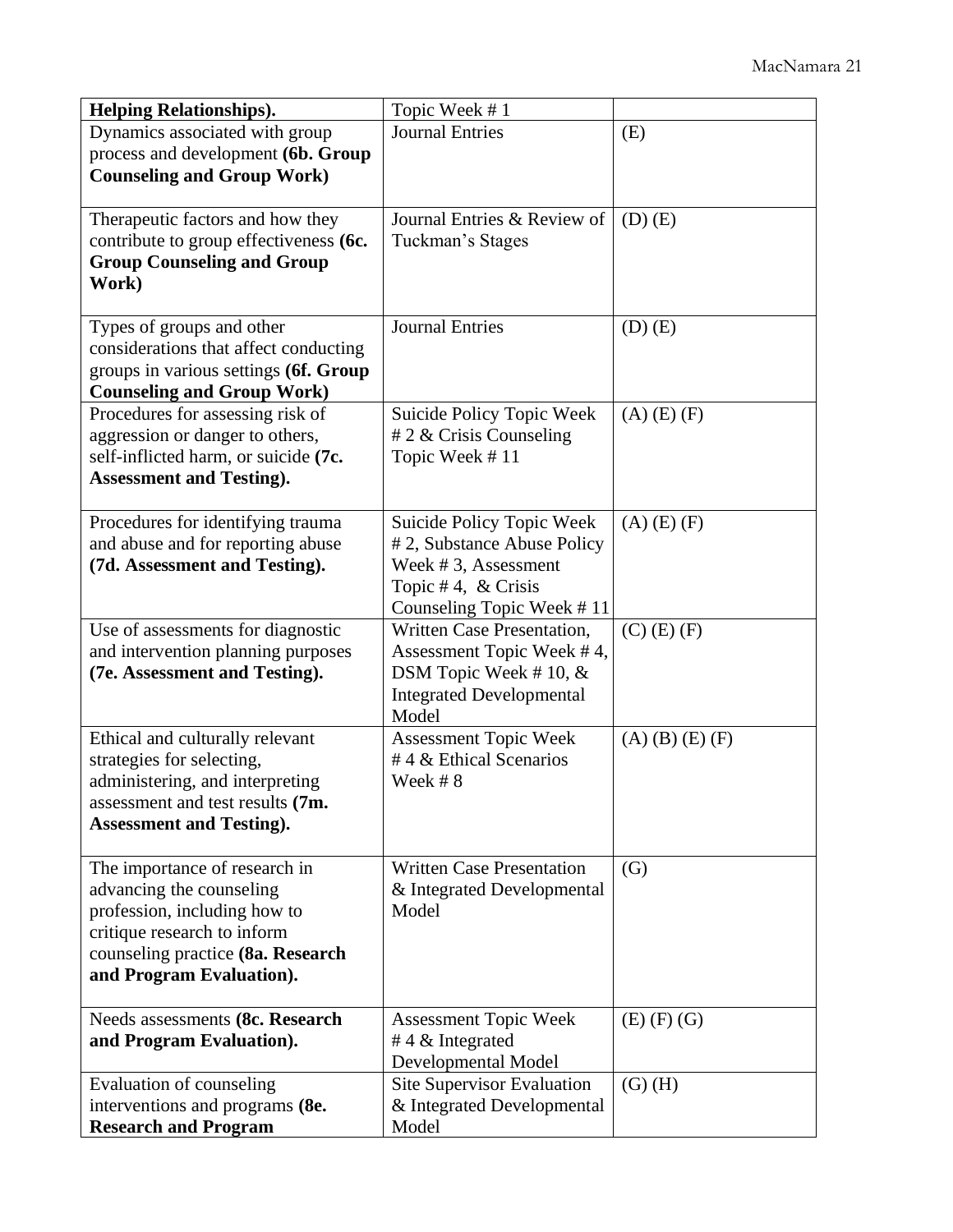| Evaluation). |  |
|--------------|--|
|              |  |

| <b>Section 5: Entry-Level Specialty Areas</b><br><b>School Counseling</b>                                                                                        | <b>Assessment</b>                                                                                              | <b>Student Learning Outcome</b> |
|------------------------------------------------------------------------------------------------------------------------------------------------------------------|----------------------------------------------------------------------------------------------------------------|---------------------------------|
| 1. Foundations                                                                                                                                                   |                                                                                                                |                                 |
| E. Assessments specific to P-12<br>education                                                                                                                     | <b>Suicide Policy</b><br>Topic Week # $2 &$<br><b>Assessment Topic</b><br>Week $#4$                            | $(C)$ $(E)$ $(F)$               |
| <b>2. Contextual Dimensions</b>                                                                                                                                  |                                                                                                                |                                 |
| A. School counselor roles as leaders,<br>advocates, and systems change agents in<br>P-12 schools                                                                 | Professional<br><b>Advocacy Topic</b><br>Week $# 7$                                                            | $(G)$ $(H)$                     |
| B. School counselor roles in consultation<br>with families, P-12 and postsecondary<br>school personnel, and community<br>agencies                                | <b>Consultation Topic</b><br>Week $# 9$                                                                        | $(C)$ (F) (H)                   |
| C. School counselor roles in relation to<br>college and career readiness                                                                                         | <b>Assessment Topic</b><br>Week #4 $\&$<br>Counseling Job<br>Market Topic Week<br>#14                          | $(A)$ $(D)$ $(E)$               |
| D. School counselor roles in school<br>leadership and multidisciplinary teams                                                                                    | Professional<br><b>Advocacy Topic</b><br>Week $# 7$                                                            | $(C)$ (H)                       |
| E. School counselor roles and<br>responsibilities in relation to the school<br>emergency management plans, and<br>crises, disasters, and trauma                  | <b>Crisis Counseling</b><br>Topic Week #11                                                                     | (F)                             |
| F. Competencies to advocate for school<br>counseling roles                                                                                                       | Professional<br>Advocacy Topic<br>Week #7                                                                      | (G)                             |
| G. Characteristics, risk factors, and<br>warning signs of students at risk for<br>mental health and behavioral disorders                                         | Suicide Policy Topic<br>Week #2, Substance<br><b>Abuse Policy Topic</b><br>Week # 3, $&$ DSM<br>Topic Week #10 | $(A)$ $(D)$ $(E)$               |
| I. Signs and symptoms of substance<br>abuse in children and adolescents as well<br>as the signs and symptoms of living in a<br>home where substance abuse occurs | <b>Substance Abuse</b><br>Policy Topic Week #<br>3                                                             | $(D)$ $(E)$ $(F)$               |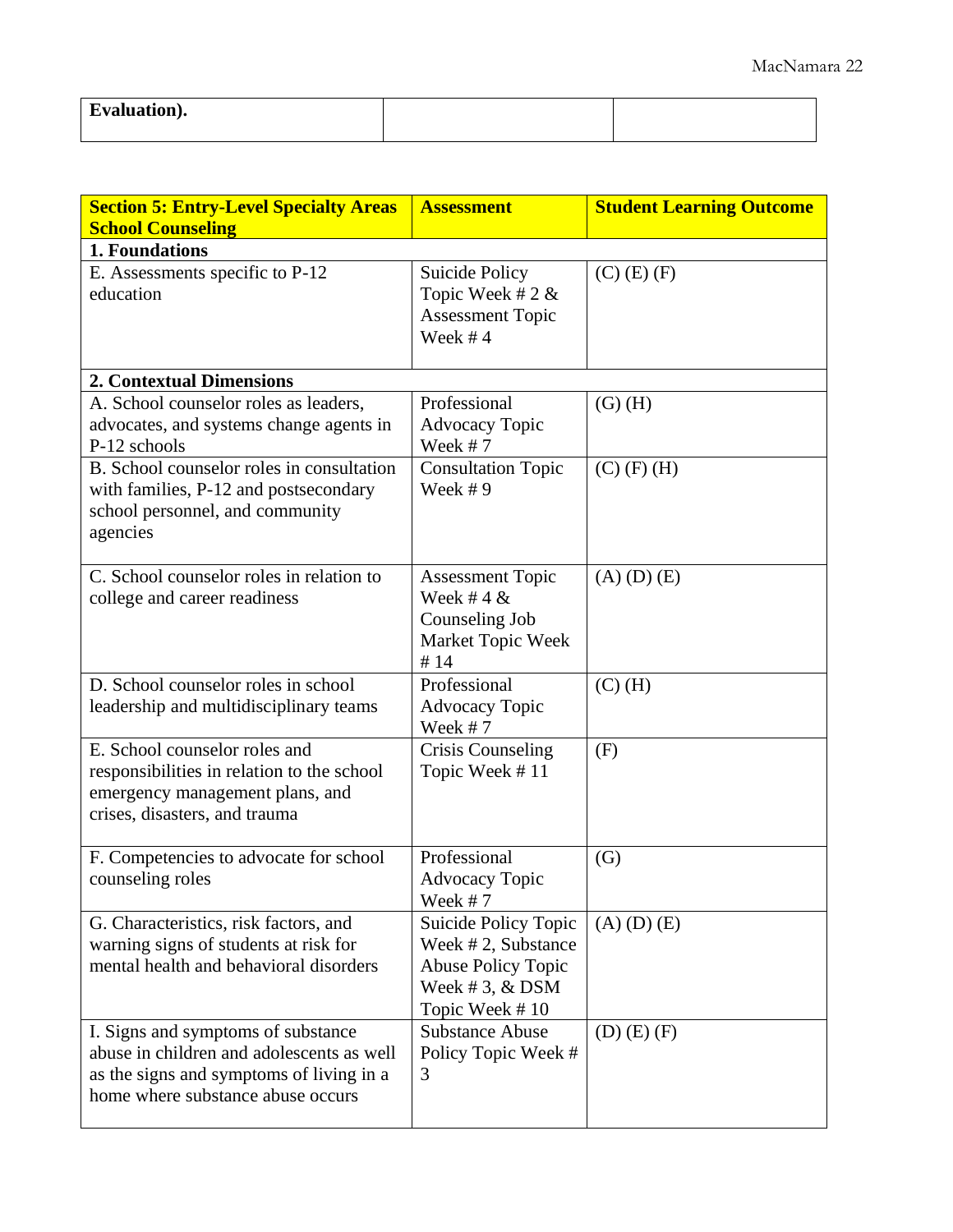| K. Community resources and referral<br>sources<br>L. Professional organizations,<br>preparations standards, and credentials<br>relevant to the practice of school<br>counseling | <b>Written Case</b><br>Presentation &<br><b>Consultation Topic</b><br>Week #9<br>Licensure and<br><b>Certification Topic</b><br>Week $# 5$ | $(E)$ (H)<br>(B)                 |
|---------------------------------------------------------------------------------------------------------------------------------------------------------------------------------|--------------------------------------------------------------------------------------------------------------------------------------------|----------------------------------|
| M. Legislation and government policy<br>relevant to school counseling<br>N. Legal and ethical considerations                                                                    | <b>Legal Scenarios</b><br>Topic Week #8<br><b>Written Case</b>                                                                             | $(C)$ $(G)$<br>$(B)$ $(C)$ $(E)$ |
| specific to school counseling<br>3. Practice                                                                                                                                    | Presentation &<br><b>Legal Scenarios</b><br>Topic Week #8                                                                                  |                                  |
| D. Interventions to promote academic<br>development                                                                                                                             | <b>Written Case</b><br>Presentation &<br>Recorded<br>Presentations                                                                         | $(A)$ (C) (D) (E) (F)            |
| E. Use of developmentally appropriate<br>career counseling interventions and<br>assessments                                                                                     | <b>Written Case</b><br>Presentation,<br>Recorded<br>Presentations, &<br><b>Assessment Topic</b><br>Week $#4$                               | $(A)$ (B) (D) (E) (F)            |
| F. Techniques of personal/social<br>counseling in school settings                                                                                                               | <b>Written Case</b><br>Presentation,<br>Recorded<br>Presentations, &<br>Theoretical<br>Framework Topic<br>Week #1                          | $(A)$ $(D)$ $(E)$                |
| H. Skills to critically examine the<br>connections between social, familial,<br>emotional, and behavior problems and<br>academic achievement                                    | <b>Written Case</b><br>Presentation, &<br>Recorded<br>Presentations                                                                        | $(A)$ (D) (E) (F) (H)            |
| L. Techniques to foster collaboration and<br>teamwork within schools                                                                                                            | <b>Consultation Topic</b><br>Week $# 9$                                                                                                    | $(A)$ (C) $(E)$ (H)              |